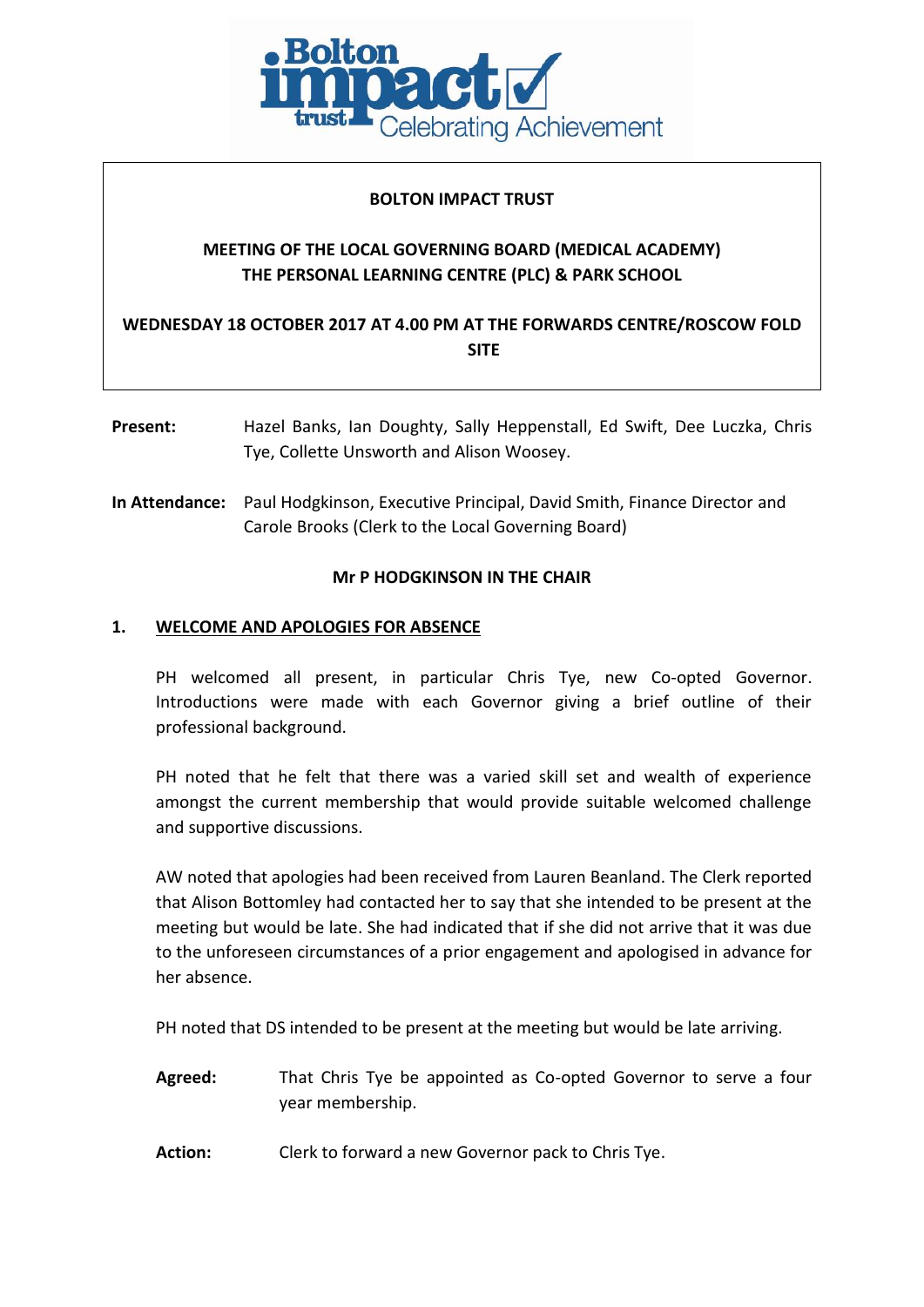### **2. APPOINTMENT OF CHAIR**

The Clerk noted that the appointment of Chair had been deferred from the last meeting due to absent members. PH reported that whilst he was happy to stand in as Chair, clarification had been sought from Governance Services and it was advised that this was not appropriate for future meetings as it would not provide enough challenge and scrutiny. Governors were therefore requested to consider this role.

PH explained that the role involved overall leadership of the LGB, agenda/meeting planning in consultation with the Clerk and Academy Leads and also approval of minutes. The Chair would also be invited to attend termly briefings arranged by the Governance Services Team. PH indicated that whilst the role required commitment, it should not be too onerous.

Governors discussed the commitment required with some newly appointed Governors feeling that they required more experience and others unable to commit due to work/time constraints.

After much discussion Dee Luczka (DL) offered to serve as Chair with Governors approval.

**Resolved:** That Dee Luczka serve as Chair of the Medical LGB for a period of two years until the autumn term 2019 meeting.

### **DEE LUCZKA CONTINUED IN THE CHAIR**

### **3. APPOINTMENT OF VICE- CHAIR**

Governors discussed the appointment of Vice Chair. Ian Doughty offered to serve as Vice Chair, with Governors approval.

**Resolved:** That Ian Doughty be appointed as Vice Chair of the Medical Local Governing Board to serve for a two year term of office, until the autumn term 2019 meeting.

### **DECLARATION OF INTEREST**

4.1 Register of Business Interests

In accordance with statutory guidance, entries in the School's Register of Business Interests were to be reviewed annually. All Governors and the Head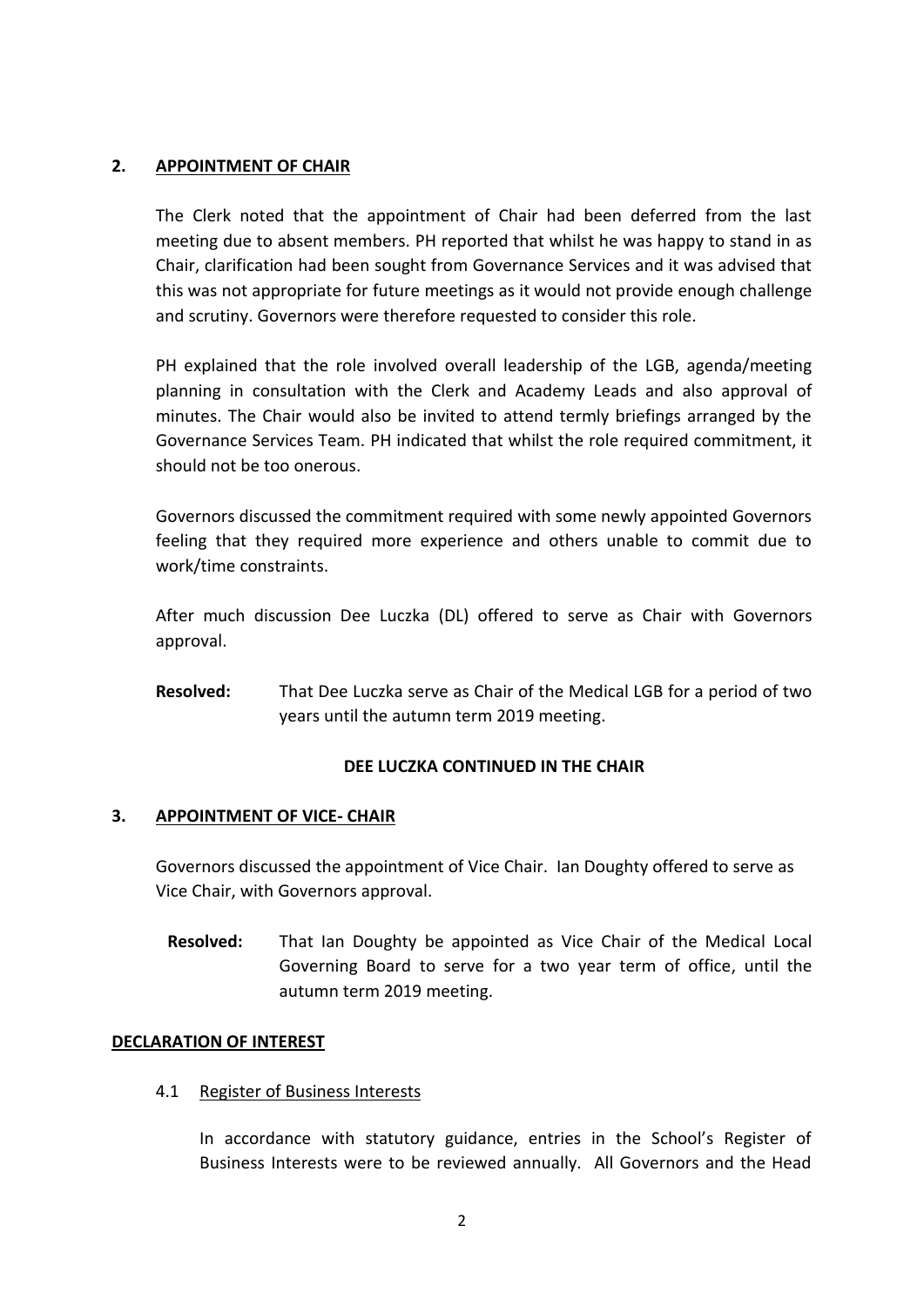Teacher were asked to complete the LA model pro-forma and return it to the Head Teacher for retention in school. It was noted that the entry included:

- relevant business and pecuniary interests
- details of any governance roles in other educational institutions;
- any material interests arising from relationships between governors or relationships between governors and school staff (including spouses, partners and close relatives)

The Clerk noted that governors were required to complete this information and that failure to do so may be in breach of the Governing Board Code of Conduct.

The Clerk noted that Alison Bottomley and Lauren Beanland, both absent from this meeting would need to complete the form and return to DS.

#### **Action:**

- i) Lauren Beanland and Alison Bottomley to complete the register of interest form and return to DS at the earliest opportunity
- ii) Clerk to send an email to remind Alison Bottomley and Lauren Beanland to remind them of the requirement to complete the necessary register of interest form and return the completed form to David Smith.

#### 4.2 Declarations of direct/indirect Pecuniary Interest

No declarations of pecuniary interest or conflict of interest were made

### **5. SAFEGUARDING SELF-DECLARATION**

A decision had been taken by the Governing Board that all individuals would complete a self-declaration form to state that they had not received any criminal convictions or cautions within the previous 12 months, which had not already been reported to the Chair of the Board.

### **Agreed:**

- i) That all governors complete the form and return this to be stored under confidential cover at the school.
- ii) That the following governors absent from today's meeting complete the form at the earliest opportunity and return this to school: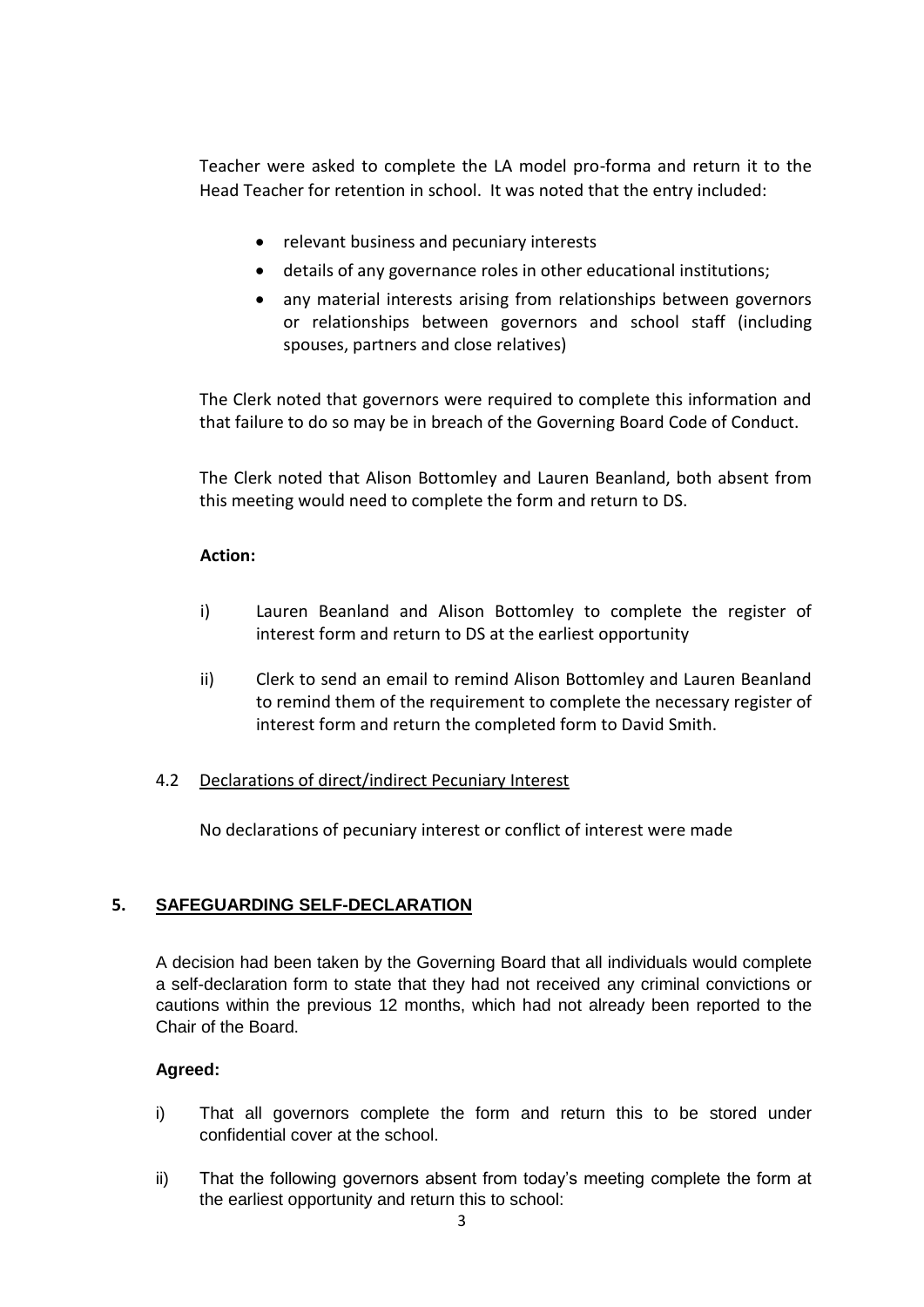- Alison Bottomley and Lauren Beanland
- **Action:** Clerk to send an email to remind Alison Bottomley and Lauren Beanland of the requirement to complete the necessary register of interest form and return it to David Smith.

### **6. CODE OF GOVERNANCE**

The Clerk had provided a copy of the Academies Code of Governance for Governors review and information. It was confirmed that there had been no updates to the detail and therefore was for information purposes only and to act as a reminder to Governors.

The Clerk noted that it had been previously agreed to leave the document as 'Draft' for a year but confirmed that this had now passed and been further approved by the Trust and the 'Draft' watermark could be removed.

It was noted that the Governor Services Team would issue the Code of Governance and an Acceptance Form to all new governors as part of the welcome to governance pack. The form was required to be signed and returned to David Smith at the Academy.

- **Agreed:** That Governors receive and note the detail within the Code of Governance which had been circulated with the agenda.
- **Action:** The Clerk to remove the 'Draft' watermark from the Code of Governance**.**

### **7. GOVERNANCE**

### 7.1 Review of the LGB's Terms of reference

A copy of the terms of reference had been circulated with the agenda papers for Governor review and information.

PH noted that the constitution of the LGB had recently been amended to show the number of Governors required within each category of Governor and also to show that there were two Academy Leads. The detail of which had been approved at the last Trust meeting.

It was noted that it had previously been agreed to leave all reports with the 'DRAFT' watermark on for a period of twelve months. This had now passed and could now be removed.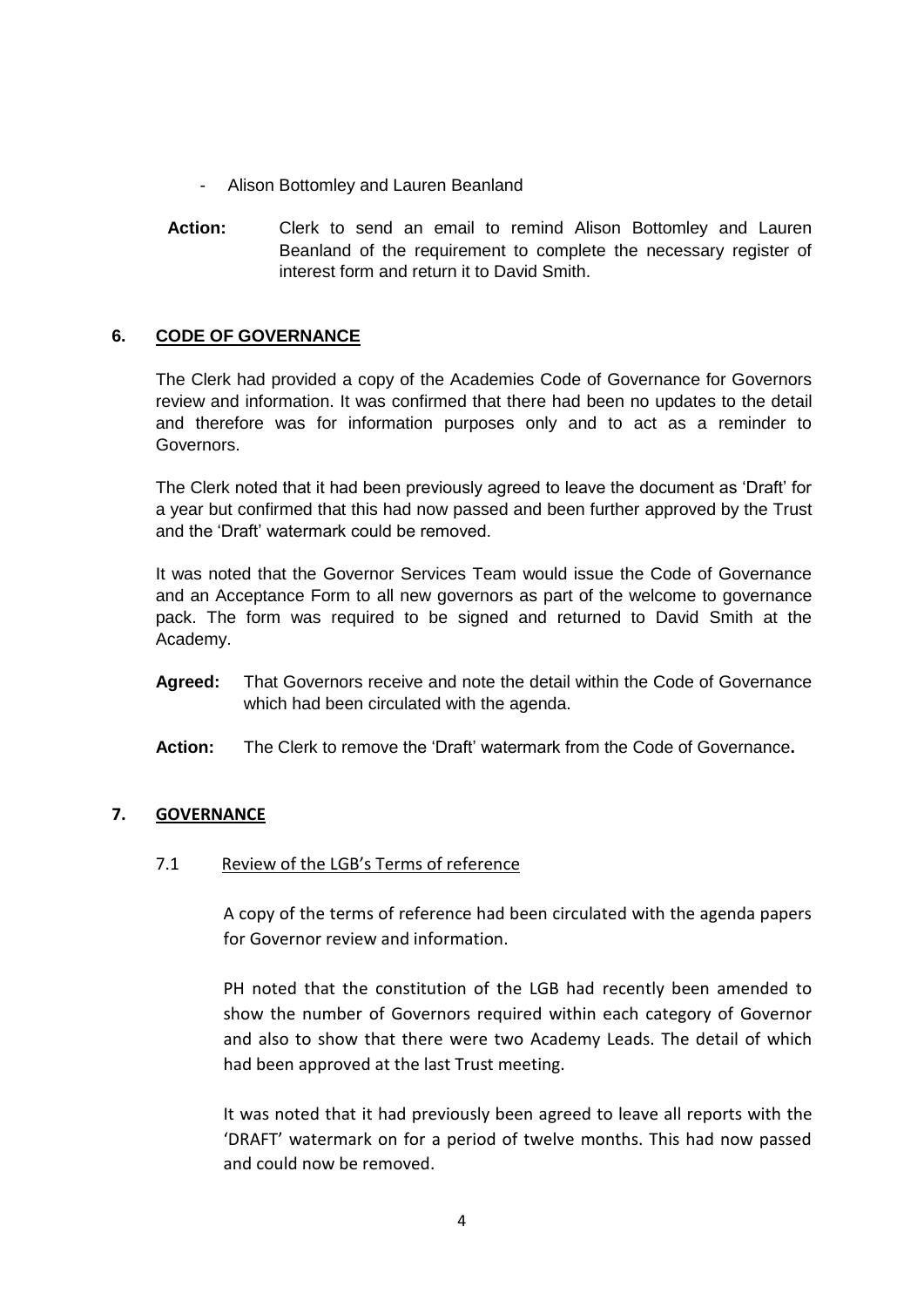- **Agreed:** That the LGB note the detail within the terms of reference.
- **Action:** The Clerk to remove the 'DRAFT' watermark from the terms of reference document.

## 7.2 Review of the link Governor roles and responsibilities

Further to minute number 5.1 of the last meeting it had been noted that the following link Governor vacancies remained Finance, Capacity and Movement and Health and Safety.

PH noted that a review of all link Governor roles was required in light of the newly appointed Governors to ensure fair distribution of roles that linked into the skill set and expertise of each Governor.

A discussion was held and the following was agreed:

- SH OFSTED category
- SH Quality of Teaching
- DL Pupil Outcomes
- DL Curriculum
- CU Pupil Destinations, Academy Staffing and Personnel issues
- ID Behaviour and Attendance
- $FS Finance$
- $ES Health$  and Safety
- CT Capacity and Pupil Movement
- AB Safeguarding

PH explained monitoring role of the link Governor and the need to visit each Academy on a termly basis submitting a report thereafter.

The Clerk requested that following each link Governor visit, all completed reports be forwarded to her (cc PH) electronically for circulation, with the papers for the next meeting.

### **Action:**

i) PH to update the current link Governor list as discussed, indicating each Governors individual link role and the Key Performance Indicator (KPI) evidence requirements together with a visit proforma to be completed following the visit and forward it to the Clerk for circulation to all Governors.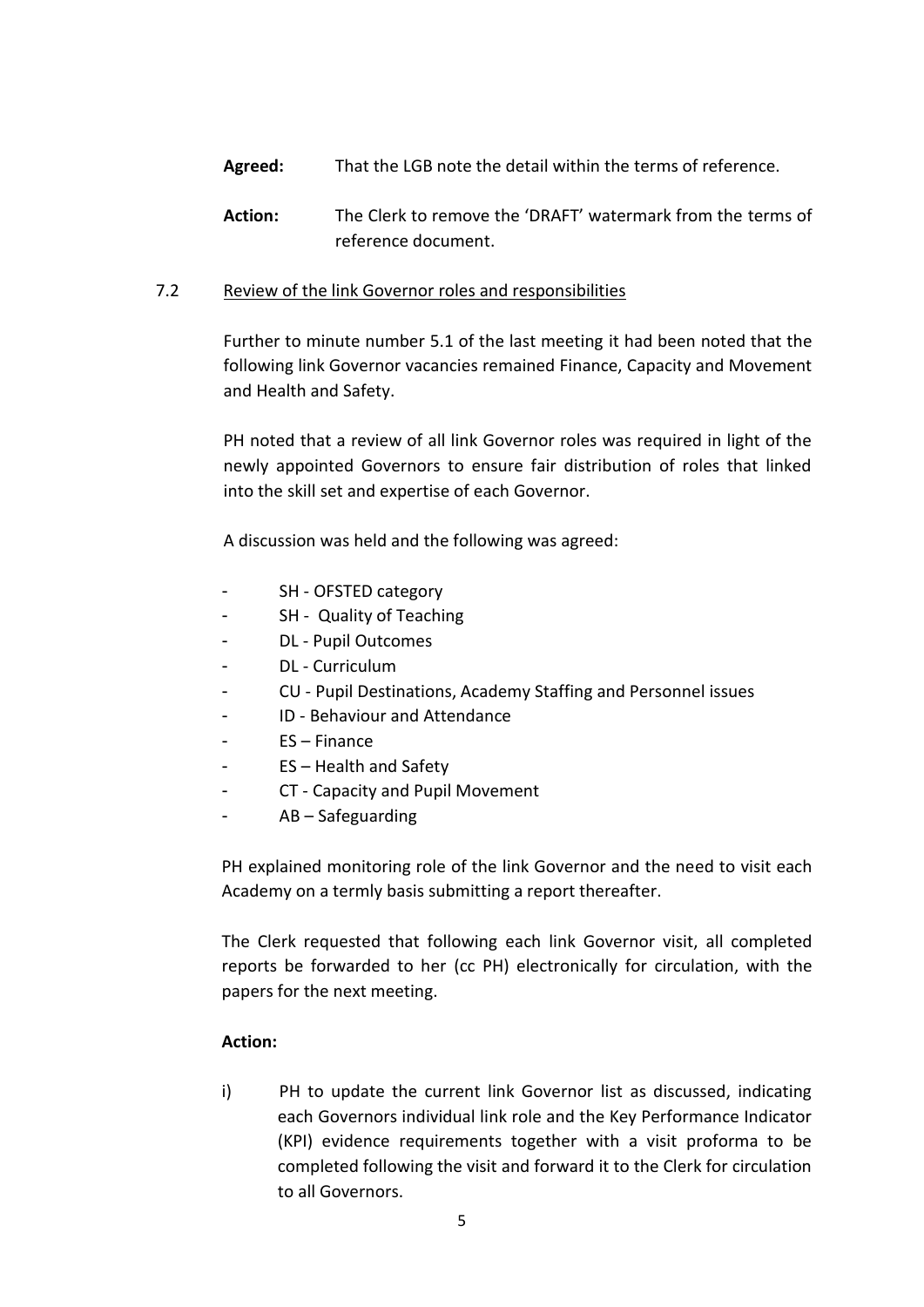ii) Clerk to forward the Link Governor list and proforma to all Governors

## **8. MEMBERSHIP**

PH reported that Chris Tye had been appointed as Co-opted Governor as discussed earlier in the meeting and that following the resignation of Gill Bentham a further coopted Governor vacancy now remained. It was noted that once this was filled there would be 5 serving co-opted Governors. The LGB were entitled to have up to eight Coopted Governors if they so wished.

Governors discussed the skills required. It was felt that this discussion ought to be deferred until DS arrived where he may be able to highlight any specific gaps in the skills of the LGB following the analysis of the recent Skills audit. This was to be covered at item 15.

### **Action:**

- i) That PH and the Academy Leads would continue to pursue a suitable candidate to propose to the LGB.
- ii) Clerk to forward a new Governor pack to Chris Tye

## **9. MINUTES OF THE LAST MEETING AND MATTERS ARISING**

Governors had received a copy of the minutes of the last Local Governing Board (LGB) meeting held on 15 June 2017.

Governors reviewed and approved the minutes. SH noted that she had sent her apologies for this meeting but that they may not have been conveyed to the Clerk for submission at the meeting.

ES asked if the minutes of the meeting could be circulated to the LGB members as soon as they had been approved by the Chair and PH/Head of Service to enable any actions to be addressed earlier, rather than waiting for them to be circulated with the papers for the next meeting. This was agreed.

**Agreed:** That the minutes of the meeting held on 15 June 2017 be received and approved as a correct record, subject to an amendment to the apologies given to say that SH had sent her apologies for the meeting.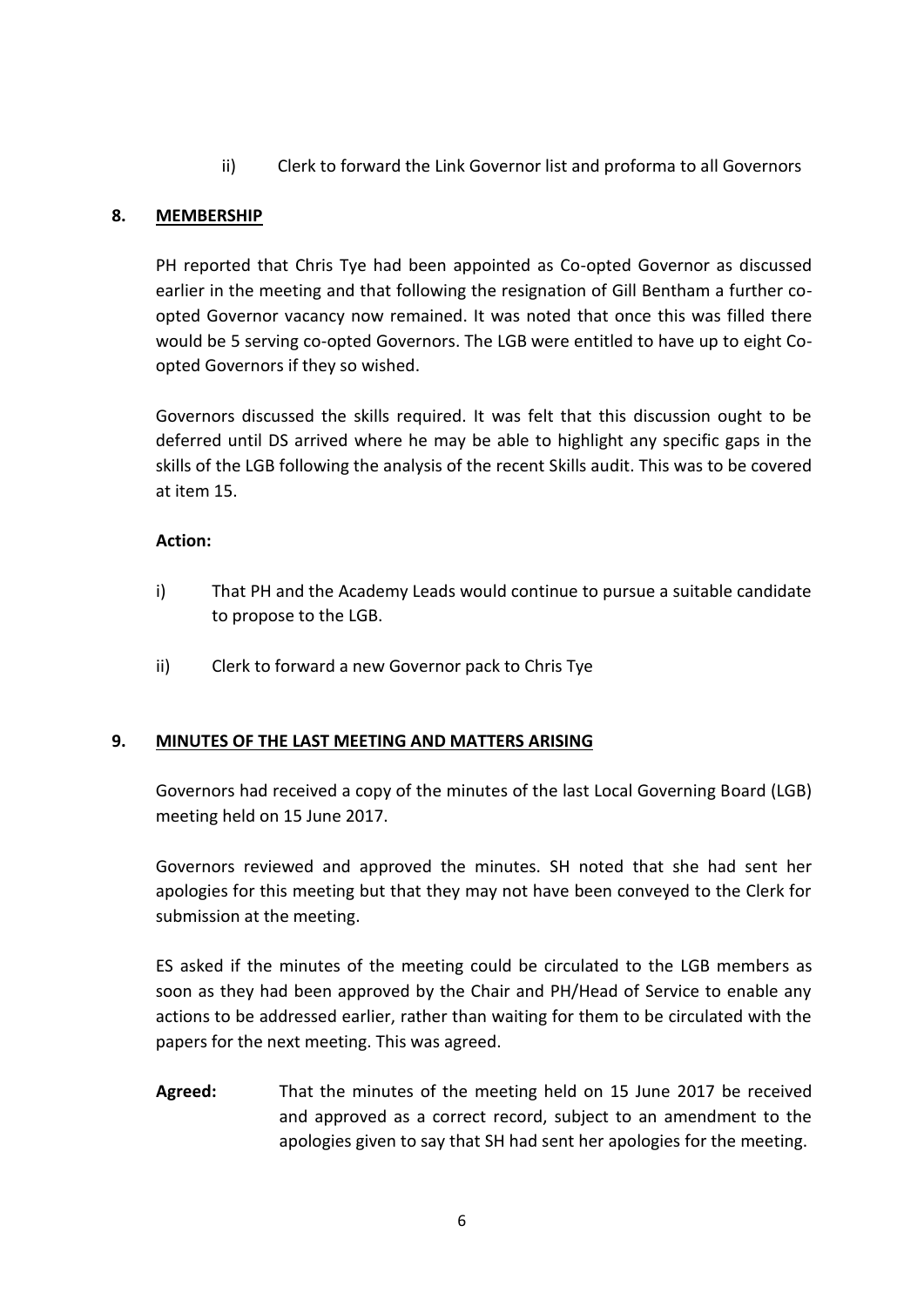**Action:** The Clerk to forward the minutes, once approved to all Governors following approval by the Chair and PH

DS arrived at the meeting.

#### **Matters Arising from the Minutes**

### 9.1 Training SLA, minute 6.1

Further to minute number 6.1 of the last meeting, PH had agreed to liaise with Mary Powell to discuss the training Service Level Agreement and confirm the outcome and future requirements for 2017/18 with Mr Ashworth, Governance Services Manager.

PH noted that this had been undertaken and that the Academy bought into the full training SLA.

#### 9.2 Academy Website Compliance, minute number 6.2

Further to minute 6.2 of the last meeting, DS confirmed that the Academy website had been re-designed over the summer term and was fully compliant in all areas. It was noted that a number of Governors were still required to forward a suitable photograph and a pen portrait to hi for uploading to the site.

If any Governor would like him to take their photograph, this could be arranged at the end of the meeting.

**Action:** Governors to forward a suitable photograph/pen portrait to DS as a matter of urgency.

### **10. NOTIFICIATION OF ANY OTHER BUSINESS**

There were no items of 'Any Other Business' reported at this point in the meeting.

### **11. NOMINATED GOVERNOR REPORTS**

#### 11.1 Chairs Briefing

In the absence of an elected Chair at the time of the briefing, the Clerk reported that she had attended the autumn term Chairs' Briefing meeting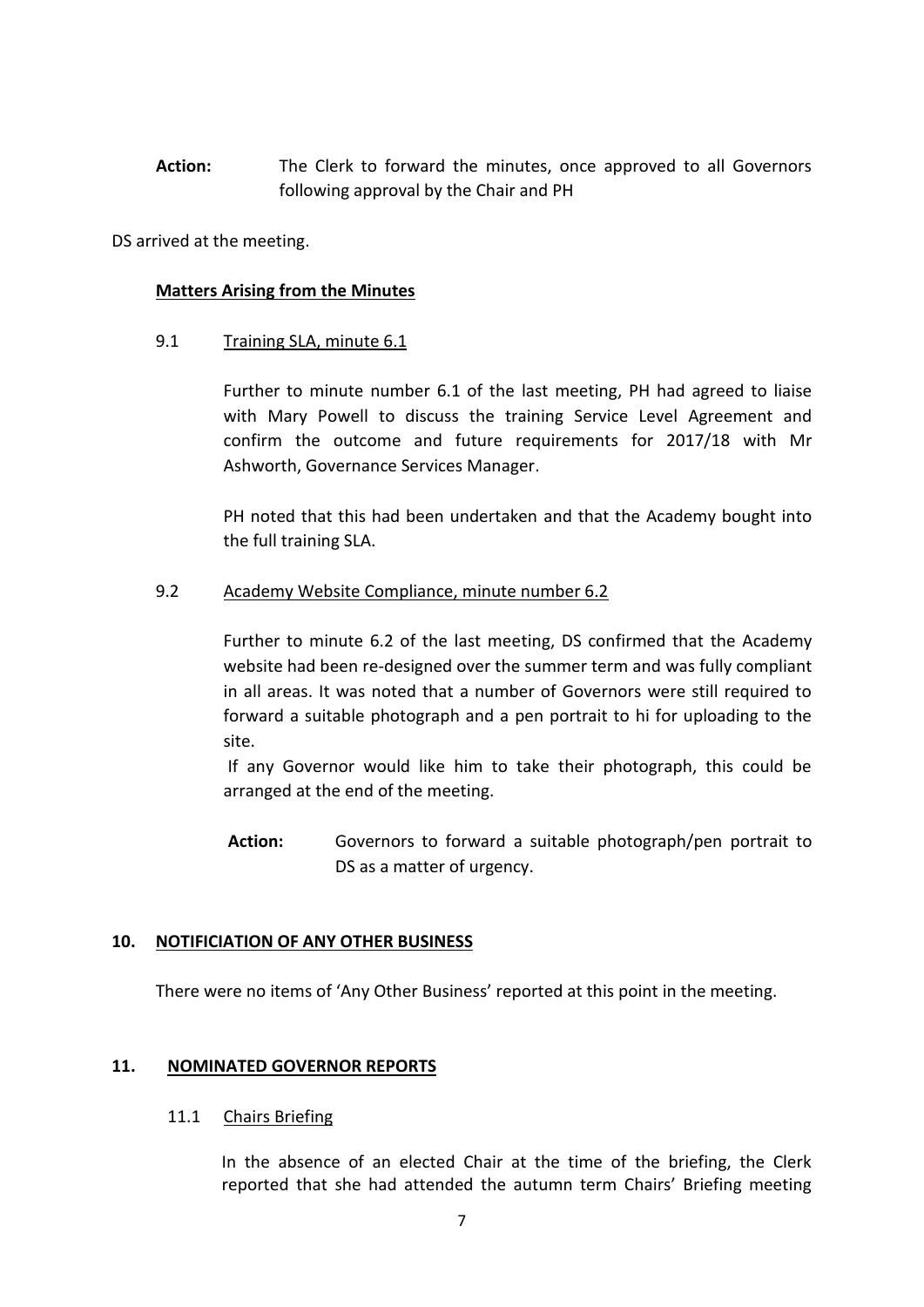held on Monday 25 September 2017 where the following issues had been highlighted:

- Autumn Term Meeting Updates as presented within the current agenda
- School Governance Constitution Guidance 2017 The changes to the guidance related to Maintained schools and not Academy settings where Governing Boards were now being given the power to remove elected Parent/Staff Governors for specific reasons.
- Exclusion from maintained schools, academies and PRU Guidance 2017
- Supporting Your Team DfE Competency Framework for effective Governance

## 11.2 Bolton Governor Conference: Positive Futures for Children and Young People

The Clerk reported that the Governor Services Team were to hold their annual Governor Conference on Saturday 4 November 2017 from 8.30am until 2.30 pm at the Mercure Bolton Georgian House, Blackrod, with the theme of "Positive Futures for Children and Young People"

Due to demand on previous conference place, the conference would be held at this venue in order to accommodate a greater number of delegates.

Simon Ward, a Senior Educational Psychologist from The Wirral would provide the key note speech and a suite of workshops would be provided based around the conference theme.

The Clerk tabled an leaflet highlighting the programme of the day for Governors information and advised that Governors were able to book their place on the conference via the Governor Exchange website, subject to available funding.

- **Agreed:** That DL and CT attend the conference.
- **Action:** That CU make the necessary arrangements to book DL and CT onto the conference.

### 11.3 Link Governors Report on Training / Recent Training undertaken

The Clerk reported that the 2017/18 Governance Training Programme was now available on the Governor Exchange. Two copies of the programme were tabled for Governors review, information and retention in school. It was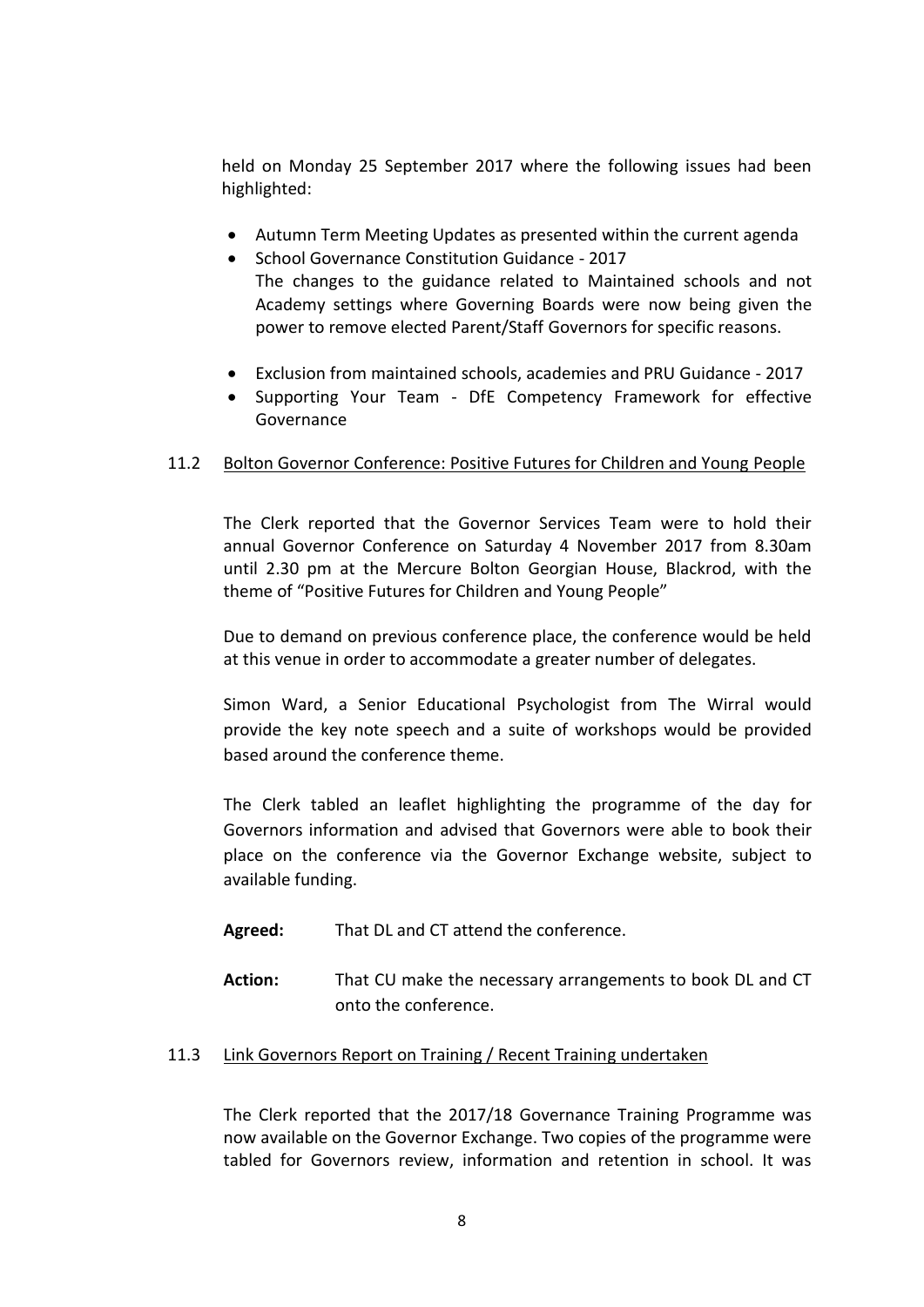noted that a copy of this had also been emailed to all Governors with the agenda papers.

The Clerk reported that there were a number of new training opportunities available in the programme to assist governors in their role, taking into account national initiatives and changes in legislation.

The Clerk advised the LGB that a link Governor representative ought to be appointed in order to attend the annual link Governor briefing and also to collate any training requirements.

Governors were encouraged to review the Governor Exchange site. It was noted that this was a useful resource relating to many aspects of school and Academy governance, where a wealth of information in addition to training courses could be found.

The Clerk recommended the national induction programme for all new Governors, the details of the course /booking arrangements were accessible within the booklet/Governor Exchange site.

The LGB would also receive a certificate detailing the names of those Governors that had attended any courses during the previous term.

DS noted that some courses were included within the service level agreement (SLA) and some came at an additional cost and whilst none would be refused it would be helpful if Governors would notify him of their intentions to give him an indication of the cost implications. This would also enable him to update the skills audit and keep a log of all training opportunities accessed.

The link would be circulated by the Clerk to all Governors

Governors discussed this matter and

**Agreed:** That Collette Unsworth be appointed as link Governor for training.

#### **Action:**

- i) The Clerk to circulate the Governor Exchange link to all Governors
- ii) Governors to access the Governor Exchange site and review the training guide.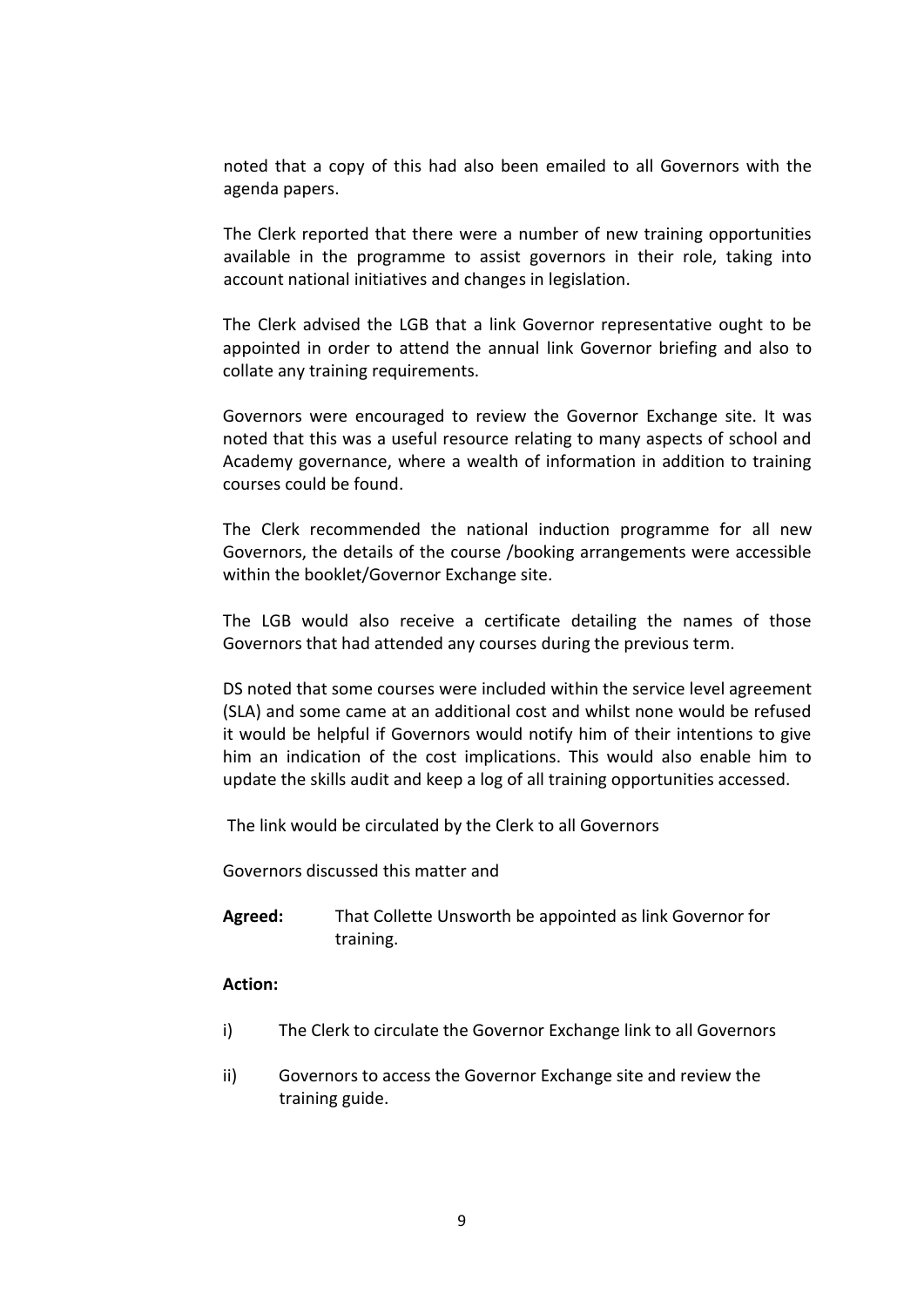### 11.4 Primary Partnership Governor's Report

In the absence of an appointed Primary Partnership Governor, the Clerk reported that the item in respect of the Primary Partnership Briefing had been omitted from the agenda as it was felt that this wasn't applicable to this LGB.

DL asked what had been discussed at the briefing.

The Clerk reported that the briefing had been held on Monday 9 October 2017 where the following matters had been highlighted:

- **•** Primary Fair Access Protocols & Permanent Exclusion Provision Presentation made by Jane Hampson
- Bolton's School Results Data Presentations made by:
	- Sue Morse, Primary School Improvement Team
	- Anna White, Secondary School Improvement Team
- Changes to Physical Education Funding Presentation made by Nick Pounds, LA School Improvement Professional

PH reported that the Medical Academy had not appointed a Primary Partnership Governor as the provision related more to secondary school pupils and was therefore not required on future agendas.

### 11.5 Nominated Link Governor Reports

The Clerk reported that there had been no link Governor reports submitted for this meeting. PH noted that now all link Governor roles had been assigned that monitoring visits could be arranged between now and the next meeting, with a report back from each Governor, at the spring term 2018 meeting.

PH reminded Governors that he would circulate the visit proforma/template together with the updated report highlighting all Governors link Governor/KPI roles and responsibilities to support their visits.

The Clerk requested that the completed visit proforma's/reports be forwarded to the Clerk electronically, copying PH into the email for her to circulate in time for the next meeting.

### **Action:**

i) Governors to make the necessary link Governor visit arrangements with the Academy Leads of each Academy in respect of their own KPI/Link Governor area of responsibility.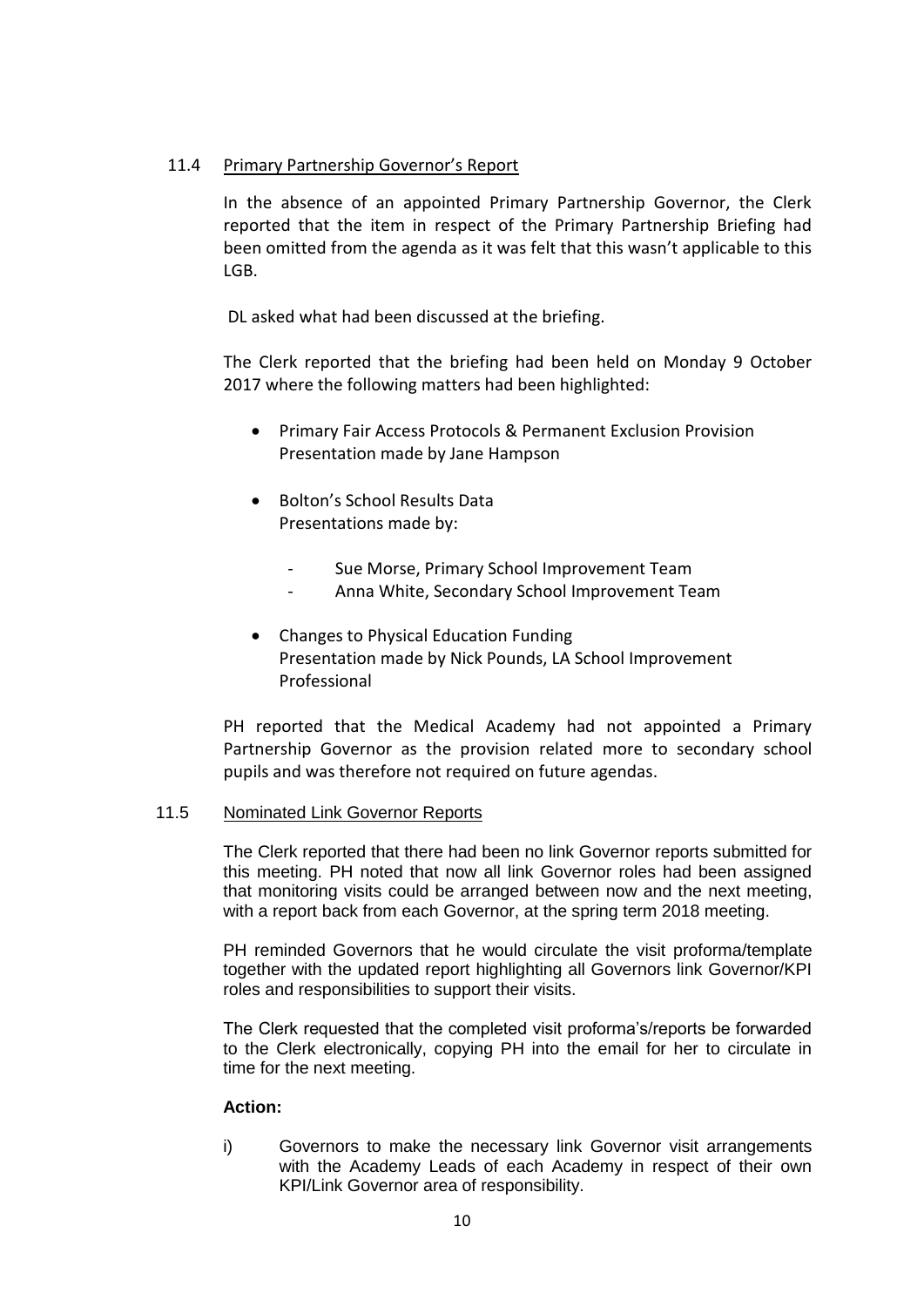- ii) PH /Clerk to circulate the visit proforma/template and updated list highlighting all link Governor roles/areas of responsibility to all Governors.
- iii) Governors to forward all completed visit proforma's/reports to the Clerk following their link Governor visits.

### **12. ACADEMY LEADS REPORT TO LOCAL GOVERNORS**

A copy of the Academy Leads report for:

- i) The Personal Learning Centre/Young Mums Unit
- ii) Park School

had been circulated with the agenda papers for Governors review and information.

The Academy leads were requested to present their reports to the Local Governing Board as follows:

### **The Personal Learning Centre/Young Mums Unit**

AW presented her termly report to the LGB. The circulated report gave an in depth report of the following areas:

- The Personal Learning Centre
- Capacity and Pupil Movement
- Safeguarding
- SEND
- Live list
- Health and Safety
- Pupil Outcomes
- Pupil Behaviour
- Quality of Teaching
- Pupil Destinations
- Personnel
- Curriculum
- Stakeholder Feed back

Governors were guided through the report with questions invited.

Aspects of the report were highlighted and further information reported as follows: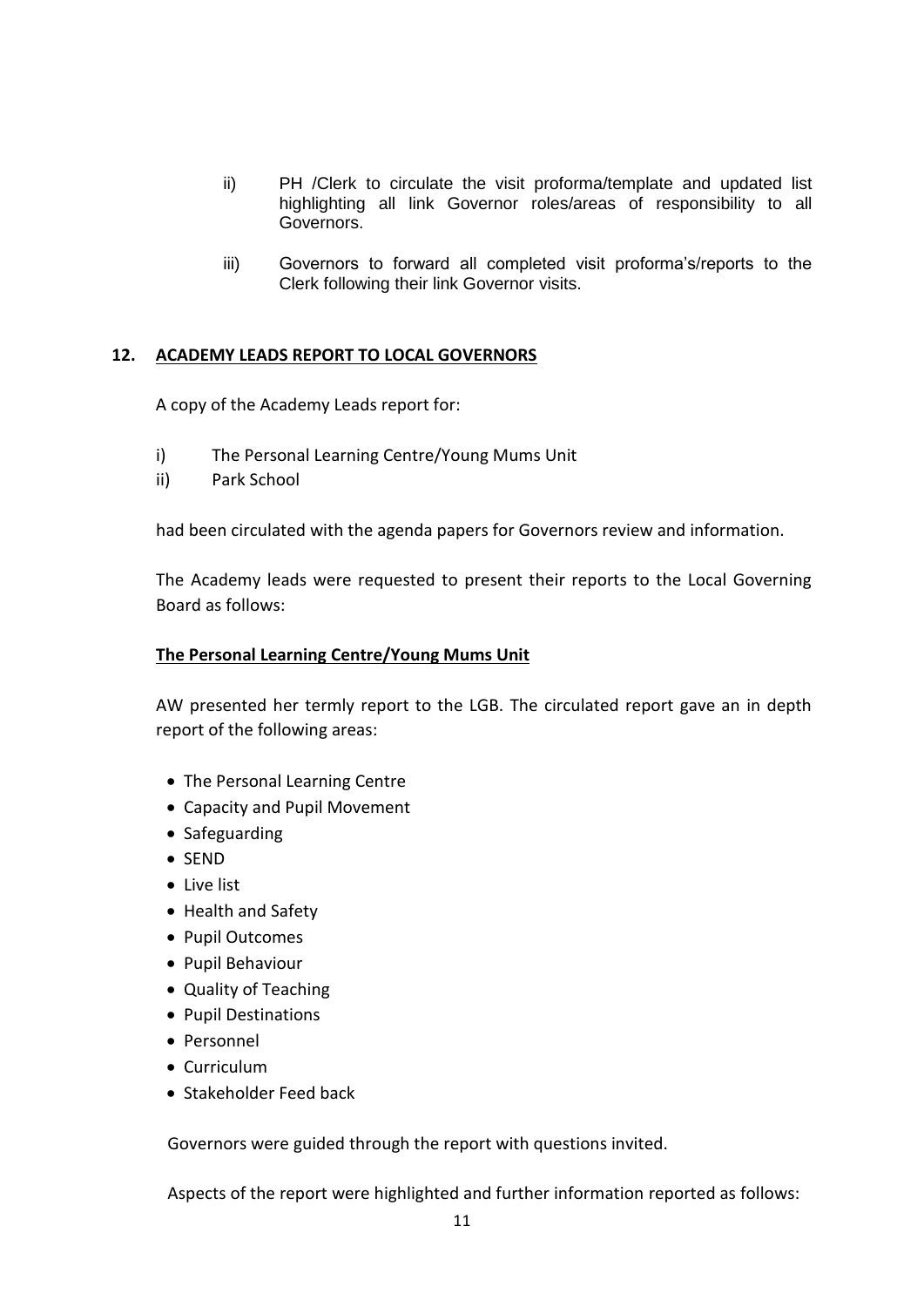### Capacity and Movement

AW reported further to the circulated report that there were now 10 pupils on roll at the PLC. It was explained that the PLC accepted boys as well as Young Mums and aimed to support pupils who may perform better in a smaller setting. It was noted that if it was felt that the PLC was not a suitable environment to best meet the needs of some pupils, they would be moved to Youth Challenge.

### **Safeguarding**

AW reported that there were some safeguarding /child protection issues regarding some pupils attending the PLC. The PLC worked very closely with a number of outside agencies including the Exit Team for Secondary pupils. She had recently attended a meeting with the Exit Team and had found it useful and gained knowledge and a better understanding of their processes.

PH referred to the new EHCP applications that were currently in progress for individual pupils, noting that careful consideration had to be made to ensure that the PLC provided the appropriate provision. PH discussed the changes to the core function of provision from the YMU to the redesigned PLC as being a 'triage centre' to support pupils with a phobia of attending larger educational settings and as a result, now incorporated pupils requiring EHCP's.

PH noted that despite provision of the support required, the PLC ought not to lose sight of the fact that the centre remained a short term transition arrangement and was primarily a stepping stone to support pupils back into mainstream school.

AW referred to one child in Year 10 with a EHCP, noting that the LA sometimes request that the PLC hold onto such pupils for a longer period of time than had originally been intended, if it was felt that they were responding more effectively. The EHCP for that particular pupil was to be reviewed in two weeks' time; it was confirmed that all the required support was in place. Another EHCP application was currently in progress for a child in Year 7. It was hoped that together with this and the 1:1 support to be put in place, that their transition back to mainstream secondary school would be more suitable. It was noted that it may be that they return to Lever Park School.

DL asked about funded places. It was explained that the centre was funded for 5 places at £10,000 per place. It was noted that the daily rate for a school/LA short term placement was £66.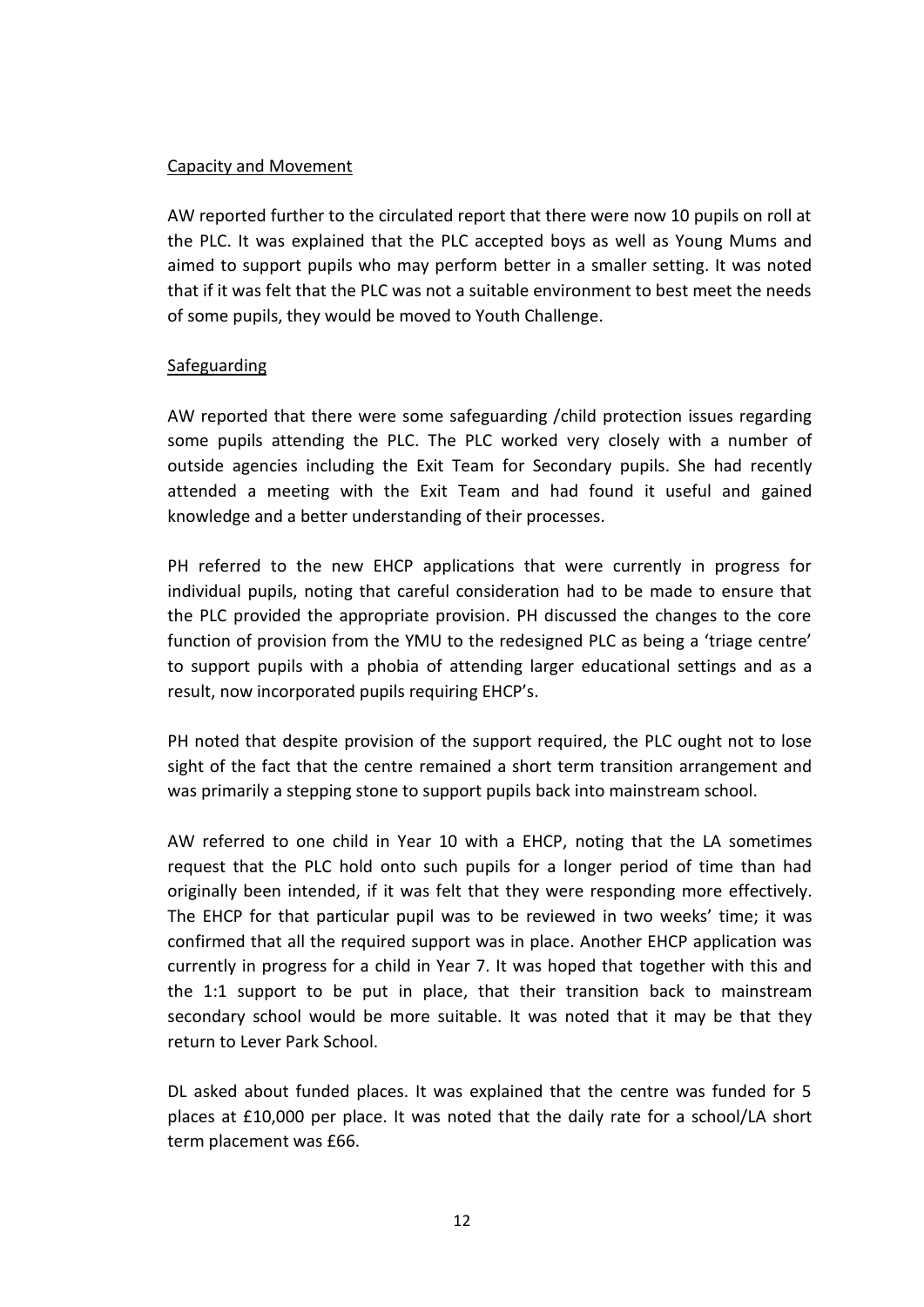**Action:** PH to circulate details explaining the core purpose of the PLC to all Governors to provide an in depth view of the provision offered.

### Pupil Outcomes

AW referred to the KPI data as highlighted within her report. It was noted that the results had been very encouraging with a 10% improvement on pupils achieving above expected [progress in English and 8% in Maths compared to the Spring term 2017.

AW referred Governors to the section in respect of Key stage 4 attainment data noting that there was 50% improvement in pupils achieving above expected progress in English and 75% above in Maths compared to last year's results. It was also noted that this was reflective on both teacher and pupil efforts. Governors were informed that one pupil didn't sit the Maths or English exam in the summer and as a result had impacted on the overall figures.

### Pupil Behaviour

Further to the circulated report, AW reported that a new behaviour tracking system was being used and pupils were rewarded for good behaviour.

## Quality of Teaching

AW noted that regular observations were undertaken of all teachers and 100% of lessons had been judged as 'good' or 'better' and that each Academy lead complete lesson observations for each other. It was noted that Sally Heppenstall as link Governor for this area could also become involved in this as part of her monitoring role.

### Personnel Issues

AW referred to the newly appointed Outreach worker noting how relentless she had been in encouraging pupils to attend school and also conducting home visits. She had had a considerable impact on attendance to date.

AW noted that the new Learning Mentor was attending the Level 1 Counselling Course , as were many other staff within the Trust.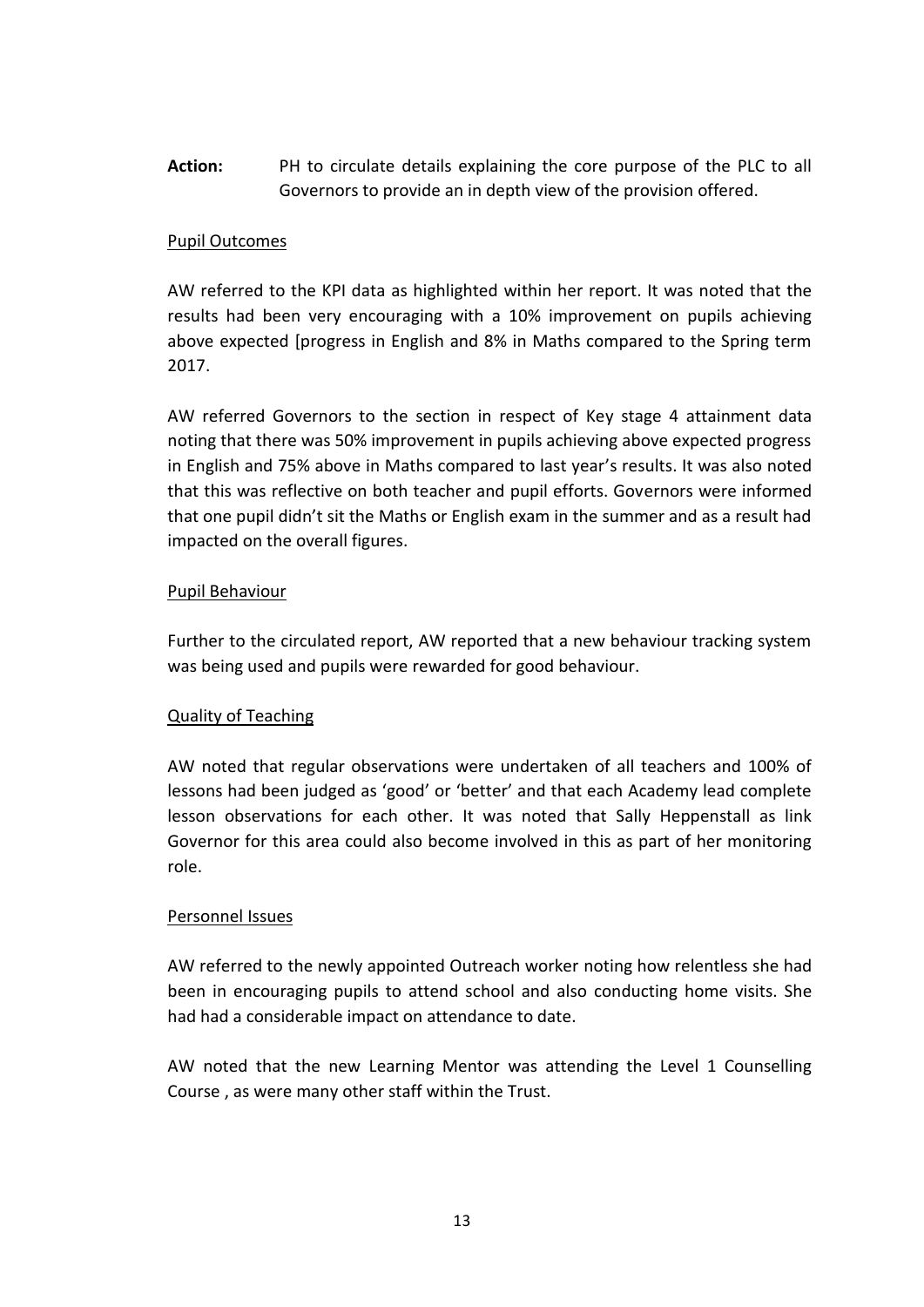## Curriculum Provision

AW reported that a number of enrichment subjects had been added to the curriculum offer as an alternative provision to the existing academic provision to best meet the needs of all students. Details were listed within the circulated report.

The Chair thanked AW for her comprehensive report and asked that thanks be conveyed to her team for their hard work, dedication and commitment in the work they undertake.

### **Park School Teaching Service**

HB presented her termly report to the LGB giving an in depth report of the following areas:

Capacity and Pupil Movement

- September 2016 – July 2017 Termly intake/Total pupil numbers

- Safeguarding
- $\bullet$  SEND
- Looked After Children
- Children Missing Education
- Health and Safety including First Aid training and Evacuation/Invacuation drills
- Pupil Outcomes
	- Academic
	- **Attendance**
- Quality of Teaching
	- Exam Results 2017
- Pupil Destinations
- Personnel Issues
- Training
- Curriculum
- **Stakeholder satisfaction data**

Governors were guided through the report with additional information and discussion being made in respect of the following areas; questions were also invited.

### Capacity and Movement

HB reported that the current number of pupils on roll was 45 with 5 pupils attending the hospital. There were now currently 10 appeals in progress and if approved would take the centre well over current capacity of 50 places. Governors were informed that the centre would continue to try to meet the needs of all pupils but may have to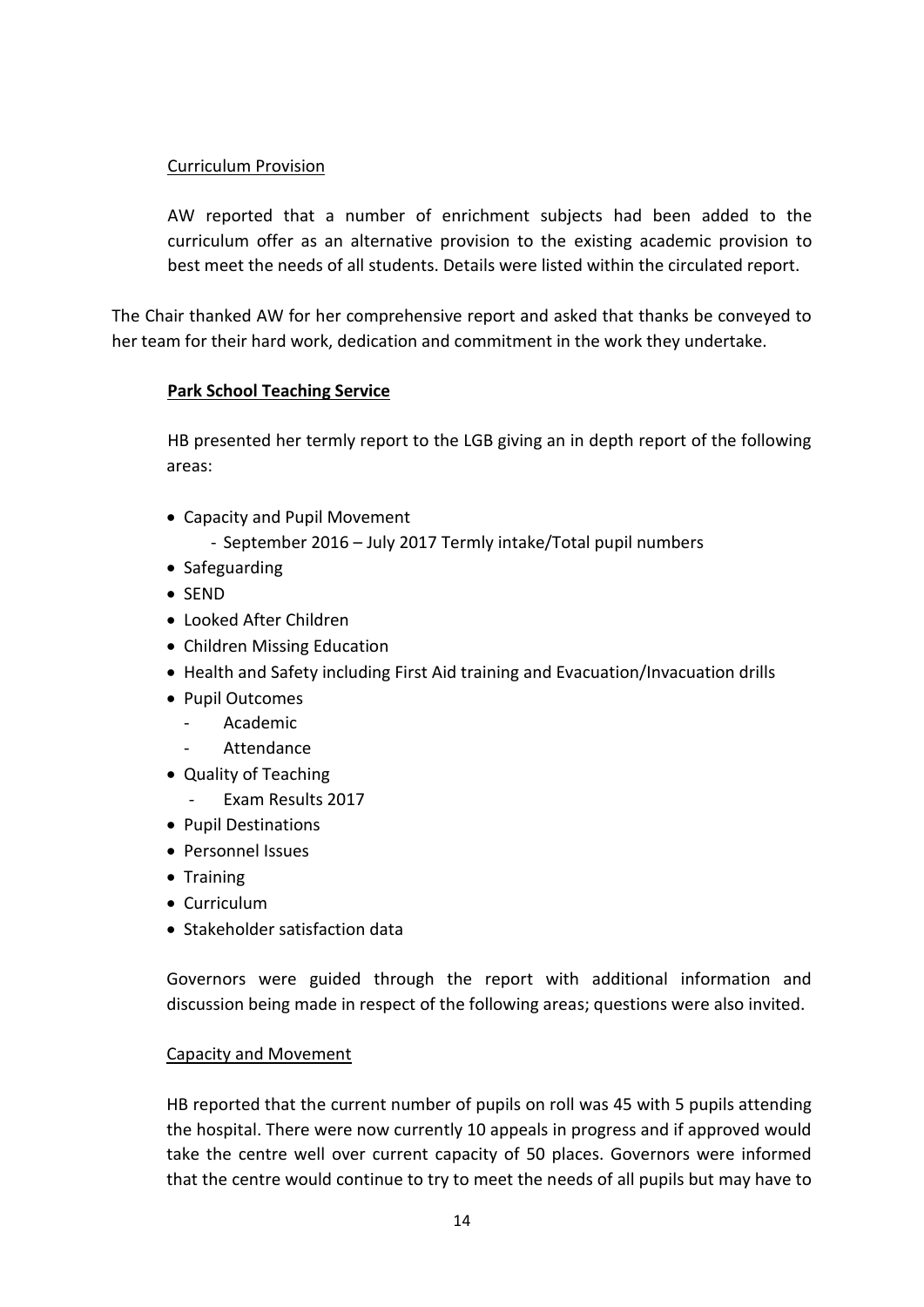build in additional staff and upskill some staff in order to meet their needs more effectively. It was felt that if this was required, the centre was well prepared.

PH noted that the agreed capacity across all four academies was 187 and if the proposal of around 250 pupils was met the trust would be over capacity by around 70/80 pupils.

A Governor asked how many panel meetings there had been. PH explained that they were once per month for referrals for CAMHS and the Park School Teaching Service. HB referred to 'crisis situations' noting that other agencies and using help lines were being pursued as another point of contact as opposed to the Park School being the first contact, as was the current situation.

HB referred to a pilot project called 'Brain in Hand'. It was noted that this project ran in conjunction with CAMHS. It was explained that an APP was available for the young people to download to their mobile phones to use as a standard problem solving tool and coping mechanism. It was hoped that this would be effective and make the young people less reliant on Park School in the first instance.

### SEND

HB noted that many pupils required EHCP's if they were to access 'post 16' and therefore a lot of time and resources were required having financial implications.

## **Attendance**

HB reported that due to the nature of the setting and illnesses of a number of pupils, attendance was always low. The numbers of un-authorised absence had decreased since the introduction of the attendance plan and additional encouragement given to pupils to attend the centre.

## Quality of Teaching

HB noted that she had been pleased with the 2017 results as per the data provided within her report. One boy had not attended one exam and therefore had a negative impact on the overall data.

### Pupil Destinations

Further to the report DL asked if details could be provided to Governors to inform them if pupils had been successful in post 16 destinations. DL suggested that HB contact Andrew, a colleague from the LA Connexions team who would be able to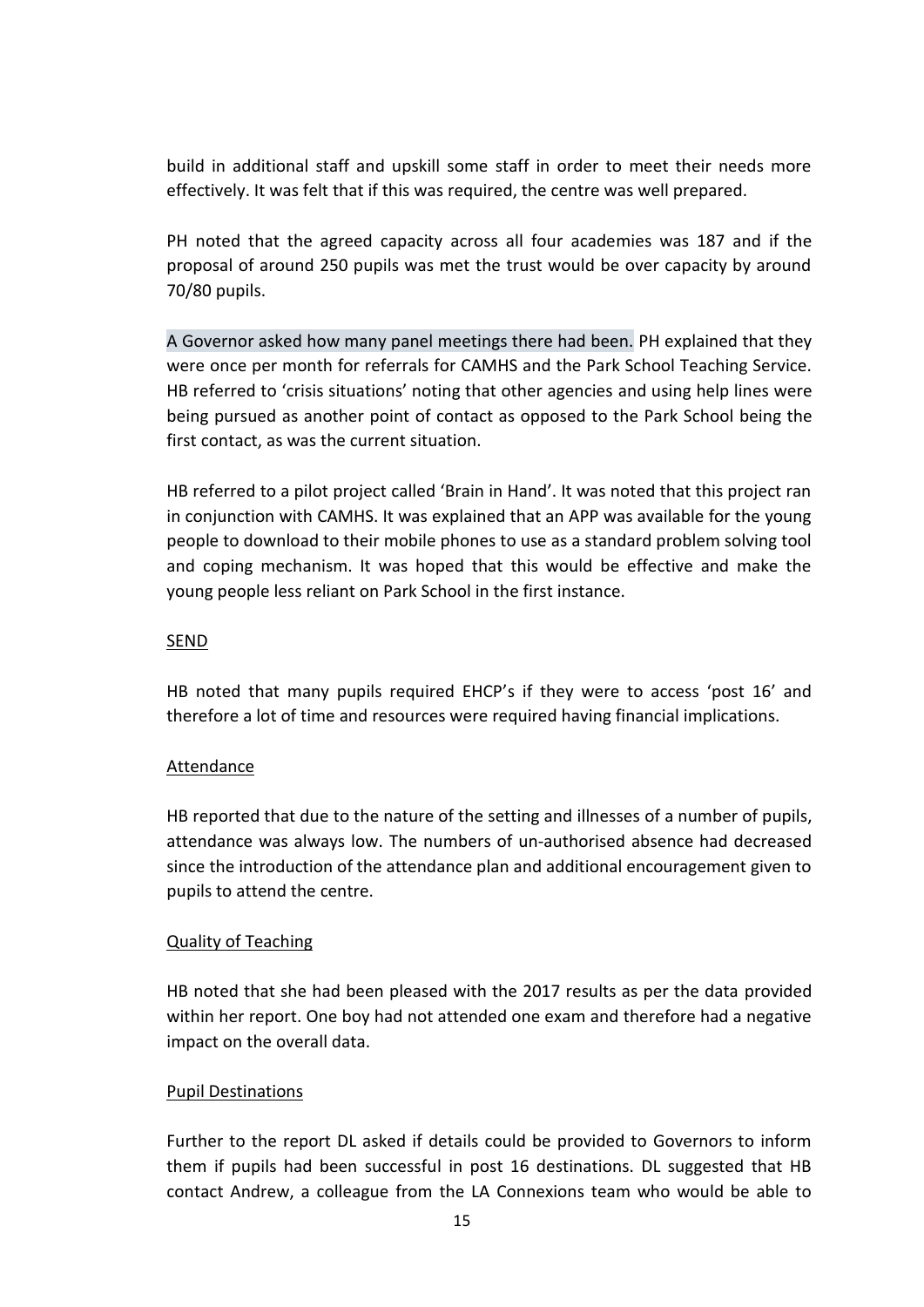assist with this information for both Academies. It was felt that this information would be useful to Governors. It was noted that participation data for age 17, 18 and 19 was also published on the DfE website.

PH noted that the Connexions team currently worked very closely with CU, Link Governor for this area. The Academy held a service level agreement with connexions and would see if this was included. It was noted that this would be a good exercise to undertake across the whole Trust and would liaise with the Chairs of each LGB to further discuss and arrange suitable training if required.

### Curriculum Provision

HB noted that RE had been replaced with Life Skills. Many students had 'dropped out' of RE and it was felt that Life Skills would be more suitable and meet their needs more effectively. This included support with the completion of application forms and applications for employment and also a cultural passport giving opportunities that they may never otherwise experience such as Pumpkin carving for Halloween.

### Stakeholder Satisfaction

HB referred to the detail provided within her report and noted that all comments received had been very positive in respect of the nurturing and pastoral support provided for their children. HB noted that when the exercise was repeated in the future she would re-word some of the questions and link them more directly to Teaching and Learning.

## **Action:**

- i) CU/PH to clarify the SLA provision with Connexions in respect of information provision for post 16 pupil destinations.
- ii) PH to liaise with the Chairs of each LGB in respect of the information provision for post 16 pupil destinations for future meetings and arrange suitable training if required.

The Chair thanked HB for her thorough and comprehensive report. DL asked that thanks be conveyed to all staff within her team for their hard work, commitment and dedication to their roles.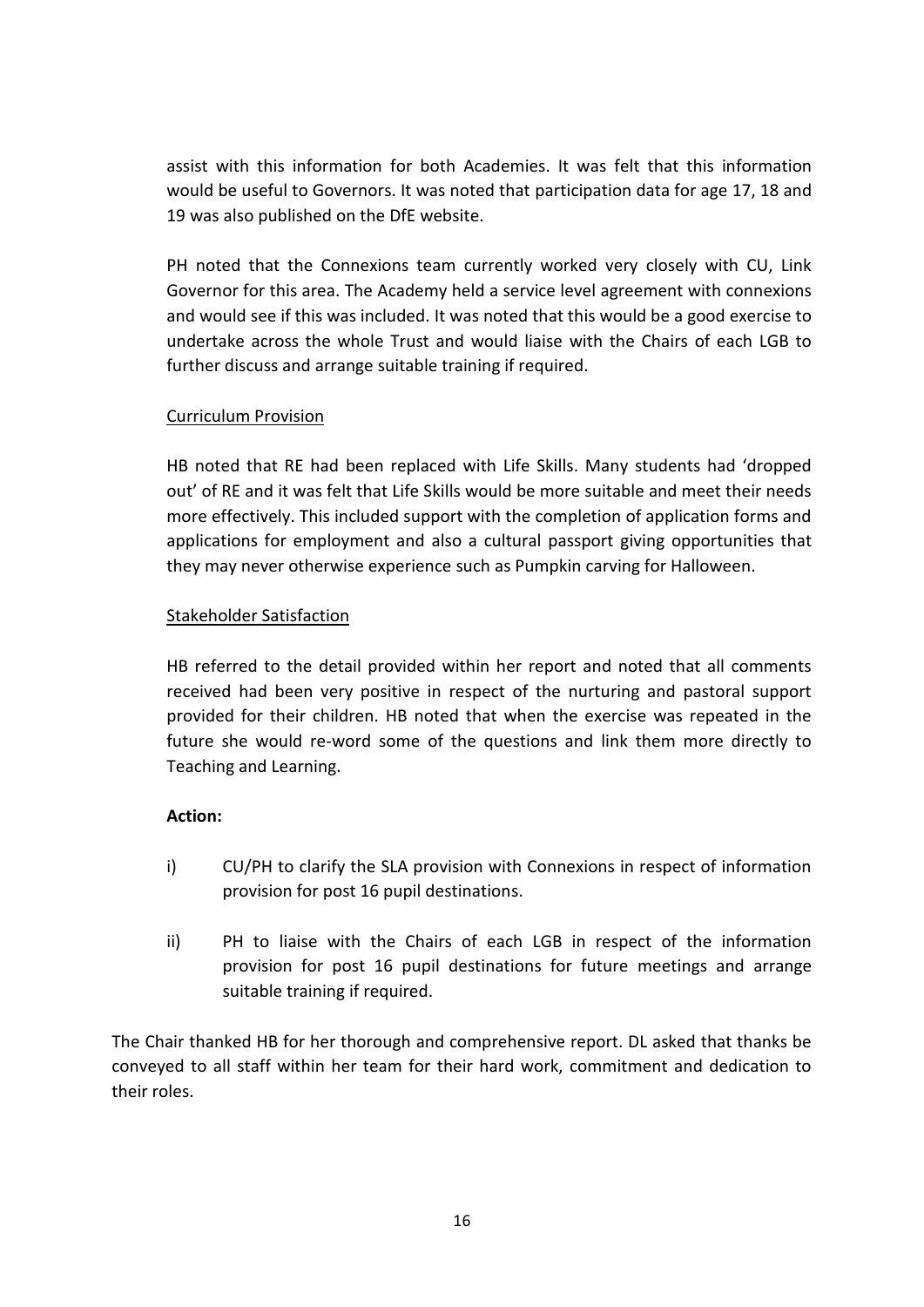# 12.1 Review and Approval of the Academies Self-Evaluation (SEF) and Improvement/Development Plan (SDP)

PH reported that the School Improvement/Development Plan was currently 'frozen' for both academies. Tony Purcell, School Improvement Professional (SIP) was currently covering the absence of Hilary D'Arcy, the usual SIP and had recently met the staff team. It was noted that arrangements had also been made for him to meet with the Academy Leads to discuss the SDP's and the required priorities for each Academy.

PH confirmed that details in respect of the academies self-evaluation would be circulated for the spring term 2018 meeting.

- **Action**: PH to circulate the SEF for both Academies in time for the spring term 2018 meeting.
- **Agreed**: That the progress on the SEF/SDP for both Academies be noted.

### 12.2 Termly Evacuation/Invacuation Procedure

### Park School

HB reported that an evacuation had been held on 10 July 2017 with the building evacuated and all accounted for in 1 minute 42 seconds. An Invacuation drill had also taken place in 43 seconds.

An autumn term evacuation/invacuation drill would be carried out later this term with a report back to Governors at the spring term 2018 meeting.

## Personal Learning Centre (PLC)/Young Mums Unit (YMU)

### Evacuation:

AW reported that the last emergency evacuation drill had been held on 26 April 2017. The building had been successfully evacuated and all personnel accounted for in 4 minutes 15 seconds.

A further evacuation/Invacuation drill had been planned before the end of the autumn term 1. The details of which would be confirmed to Governors at the spring term 2018 meeting.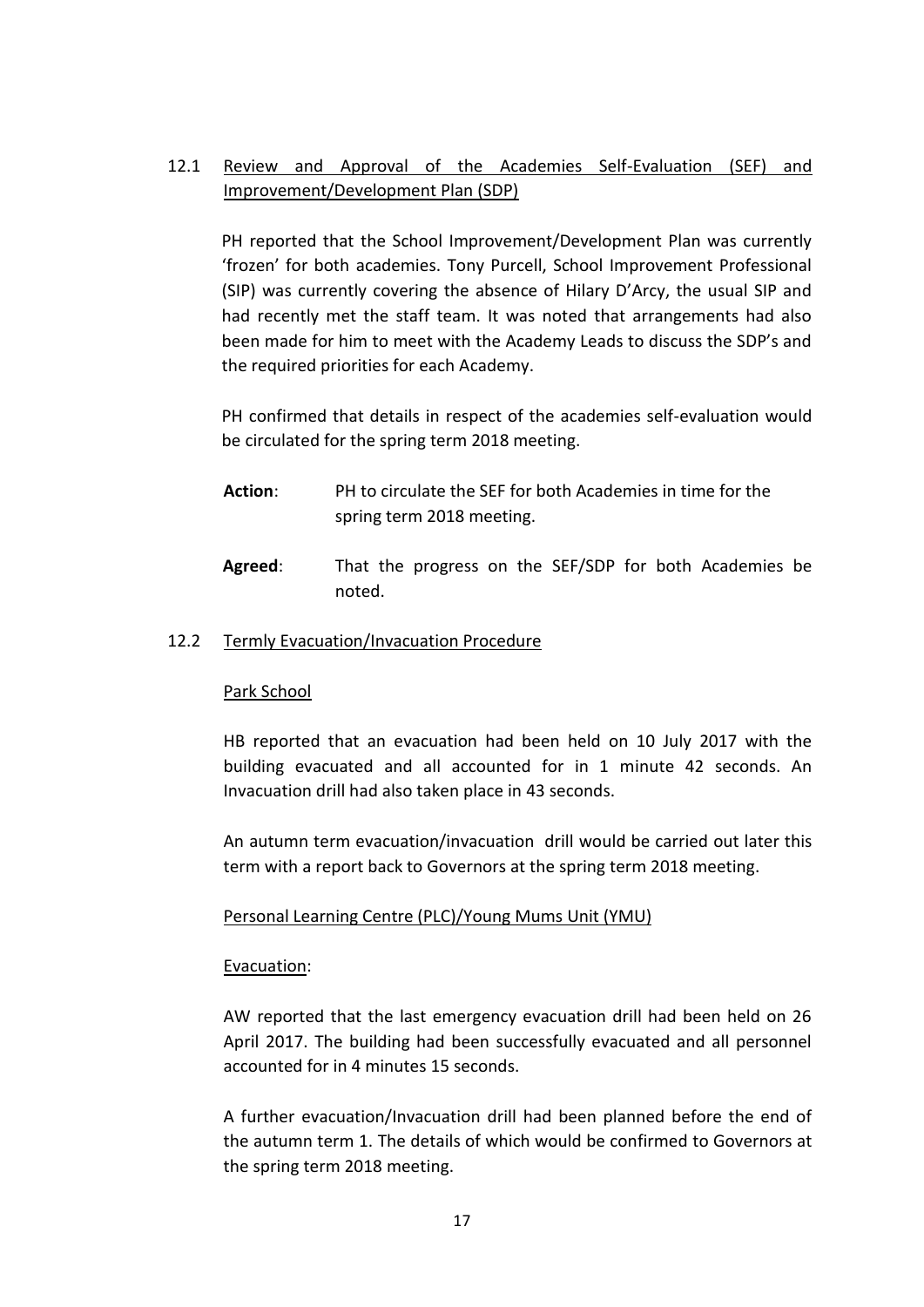**Agreed:** That a report in respect of the autumn term 2017 evacuation/invacuation drills for both centres be received at the Spring Term 2018 LGB meeting.

### 12.3 Visit by School Improvement Professional (SIP)

### 12.3.1 Young Mums Unit and PLC

A copy of the report following the SIP visit held in July 2017 had been circulated with the agenda papers for Governors review and information.

## 12.3.2 Park School

A copy of the SIP report following the summer term visit on 27 June 2017 had been circulated with the agenda papers for Governors review and information.

**Agreed:** That the SIP reports for both settings be received and noted.

### 12.4 Termly report on Children Looked After

### Park School

Further to the report it was confirmed that there was one child looked after in roll at Park School. All meetings had been attended and an application for a EHCP had also been made.

## PLC

AW confirmed that there were no Children Looked After on roll at the PLC.

**Agreed:** that the termly report on the provision for Children Looked After at both academies be received and noted.

### 12.5 Termly Report on Attendance and Children Missing Education

### Park School Teaching Service

The attendance report for Park School had been provided as part of the Academy Leads circulated report.

It was noted that there were no children missing from education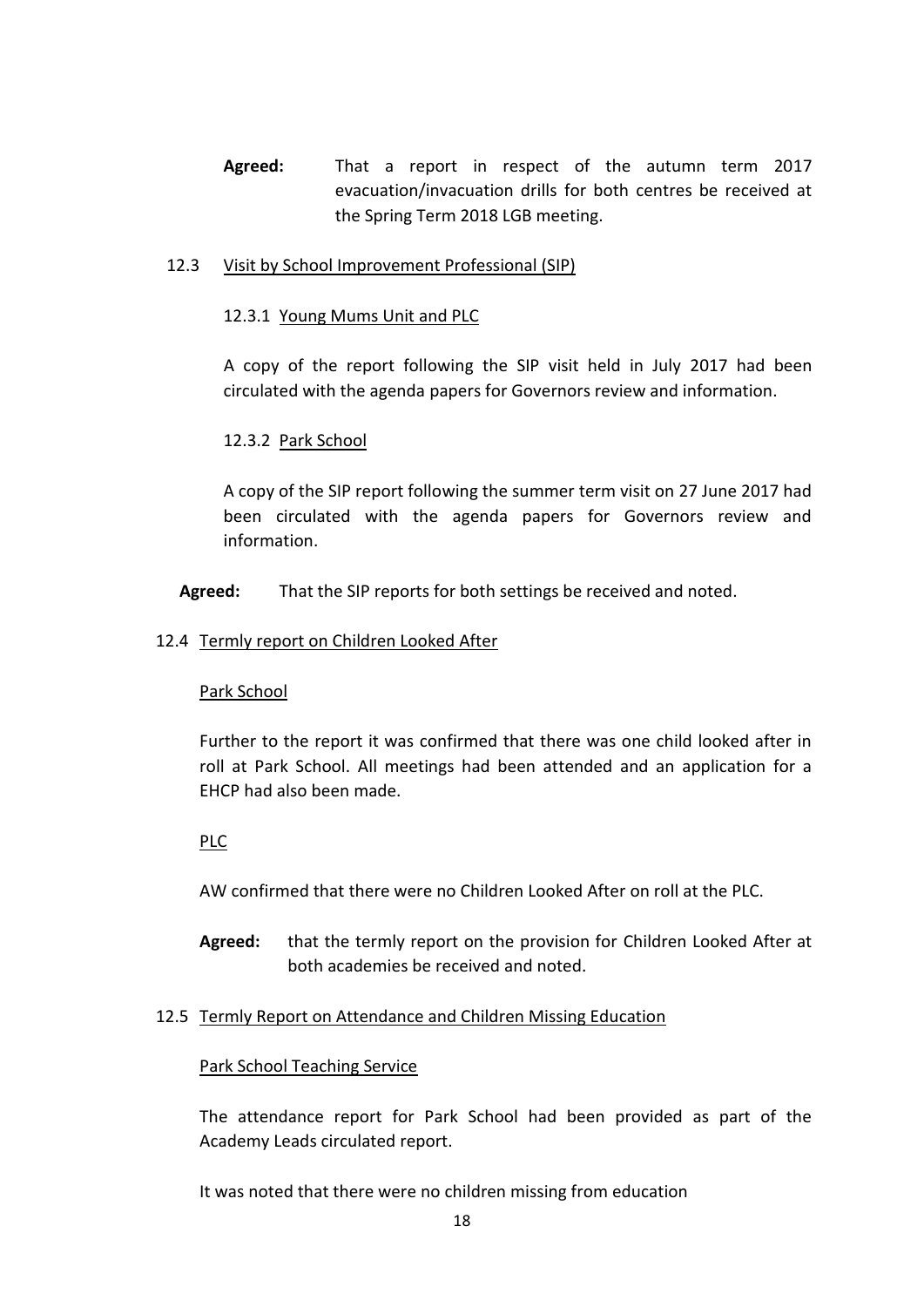## The Personal Learning Centre (PLC) /Young Mums Unit

The attendance report for the PLC/YMU had been provided as part of the Academy Leads circulated report.

AW confirmed that that there were no children missing from education.

**Agreed:** that the report on attendance and 'Children Missing Education' for both settings be received and noted.

### 12.6 Pupil Premium Report (PPG) 2016/17 allocation

### The Personal Learning Centre

AW reported that the PPG received for 2016/17 was £1703.73 and that the funding had been used for transporting some of the more vulnerable pupils into school. This had significantly improved their attendance. The pupils had also benefitted from two theatre trips, giving some pupils the opportunity and experience of attending a theatre for the very first time.

### Park School

HB reported that details in respect of the use and impact of the 2016/17 allocation of PPG had been provided as part of her circulated report. It was noted that the funding had mainly been used to provide additional interventions to support pupils needs including employing an attendance and safeguarding officer to monitor pupils attendance and ensure the safeguarding of all pupils.

**Agreed:** That the reports in respect of the PPG funding for both academies be received and noted.

## **13. CURRENT FINANCIAL POSITION**

A copy of the financial report for the LGB had been circulated with the agenda papers for Governors review and information. DS noted that the purpose of the report was to provide Governors with details of the indicative financial outturn position for the 2016/17 academic/financial year and the budget position for 2017/18.

The report outlined the following:

- Anticipated financial outturn for the trust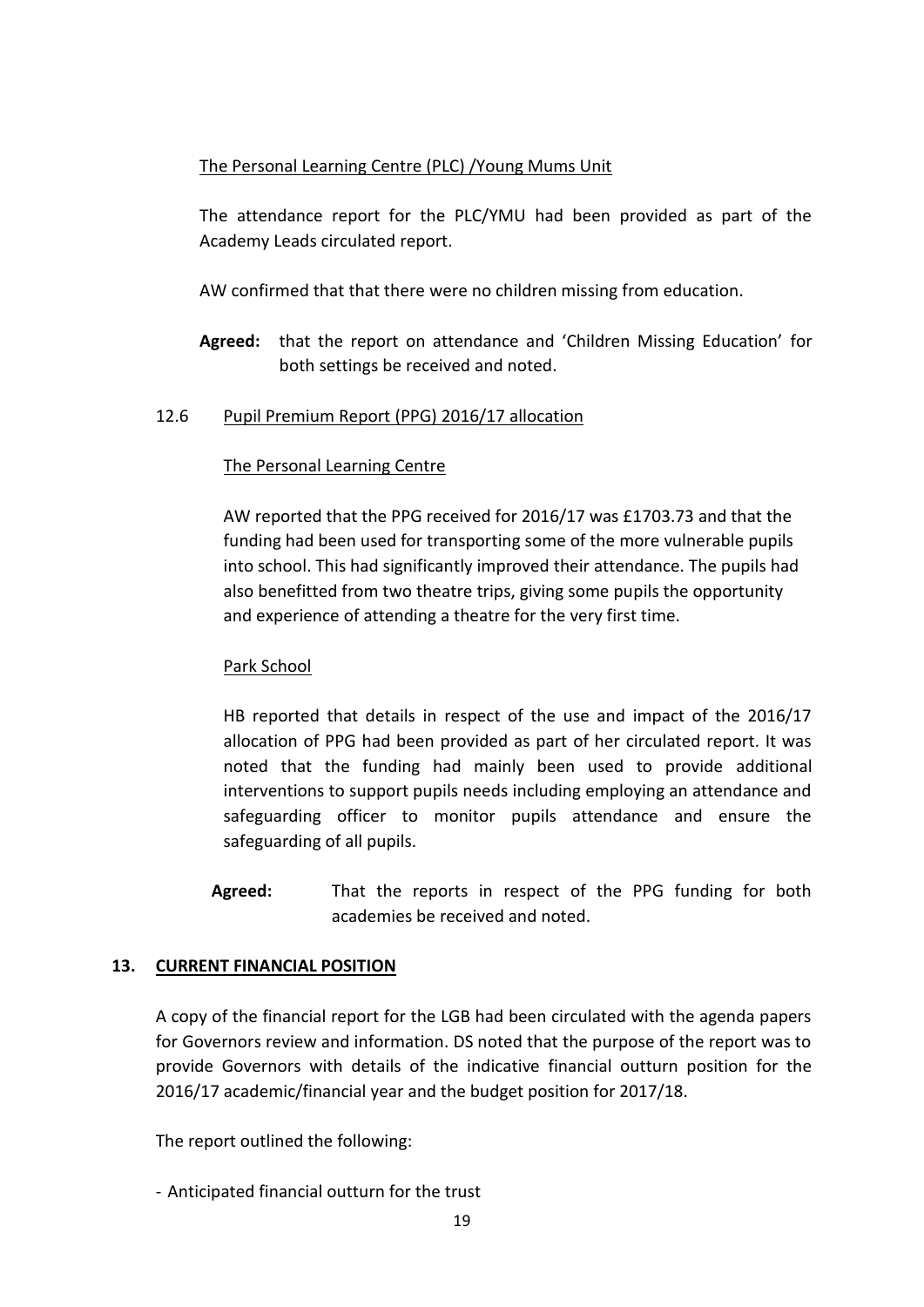- An analysis of the position of each individual Academy
- A report highlighting the approved budget from September 2017 to August 2018

DS referred Governors to page 2, table  $1 -$  Anticipated financial outturn 2016/17. Governors were informed that there was a projected financial deficit of £444,000. It was noted that this had been the subject of many conversations with the LA who were the predominant funder for the Trust.

DS noted that whilst the some of the academies within the Trust were in a negative situation, others were not and therefore each academy would support each other financially until the situation was resolved.

DS referred Governors to page 3, table 2, highlighting the projected financial position for each individual academy as of period 8 within the 2016/17 academic year. It was noted that:

- The Young Mum's Unit (YMU) had a projected deficit of £134,000
- Park School had a projected deficit of £2,000

DS referred to the re-designation of the Young Mums Unit to become the Personal Learning Centre and the increase in pupil numbers as a result. It was felt that in the next financial year the Academy would be in a much better financial position.

DS referred Governors to the three year plan on page 5 of his report. It was noted that if savings that had been identified in the financial strategy continued to be made, the Trust should return into a surplus position by 2019/20.

Governors were guided through the approved budget for 2017/18 at annexe A. Governors were reminded that the academies financial year ran from September to august not April to March as was the case for other school settings.

Governors discussed the national funding formula, SEN funding and place funding. It was confirmed that the Trust received £10,000 for each funded place but did not receive additional SEN funding.

Governors were assured that the Trust was expected to return to a surplus position by 2019/20 and that this would be quantified once further funding information became available.

The Chair thanked DS and his team for a very detailed and comprehensive report.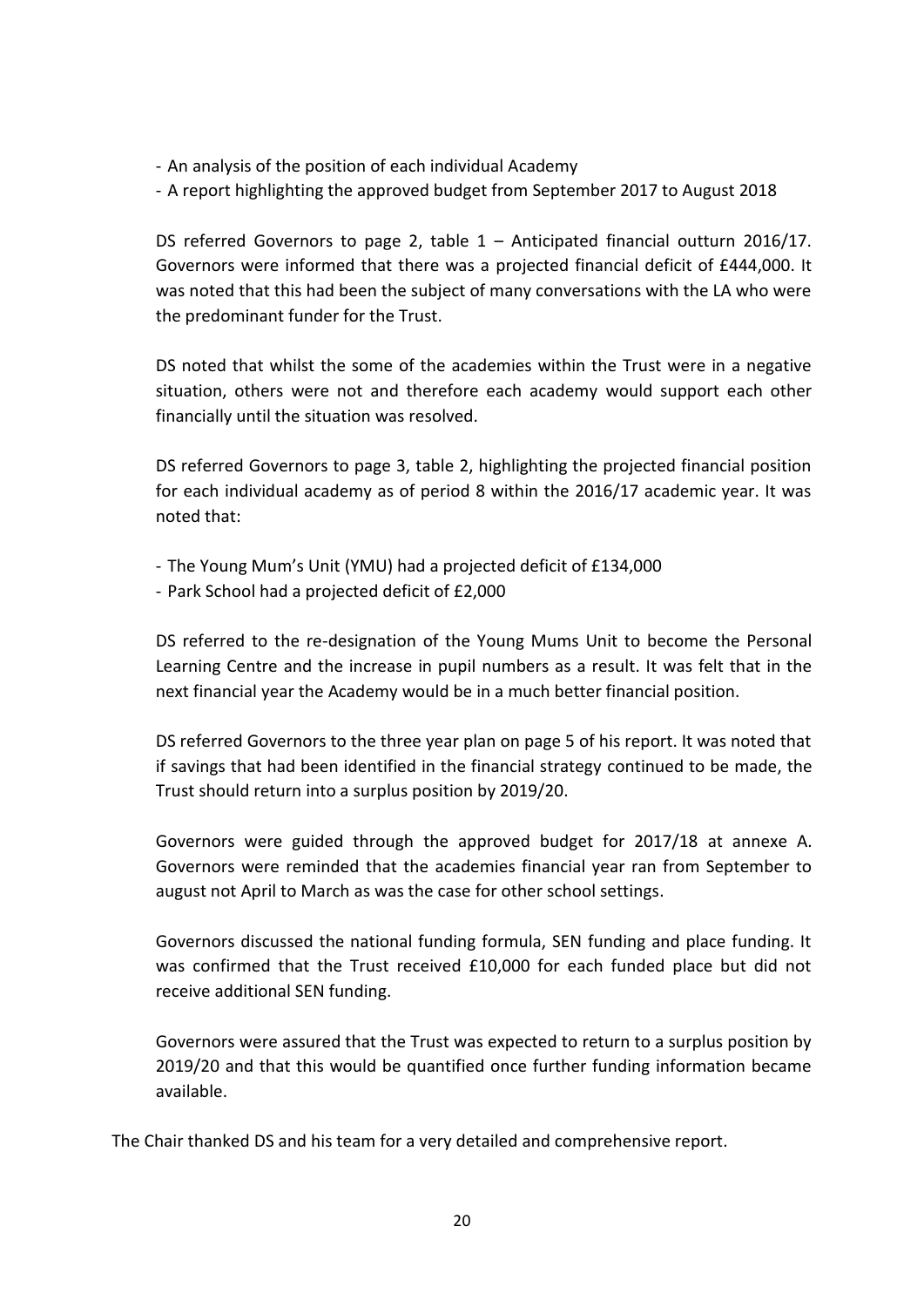**Agreed:** That Governor's receive and note the information presented within the circulated financial report.

## **14. POLICY APPOVAL/RATIFICATION**

PH referred to the Policy Schedule that had recently been compiled. It was confirmed that a review of all Trust wide and local policies was currently being undertaken. Any policies requiring review and approval at LGB level would be presented to Governors as appropriate.

The Clerk noted the recent update to the Teachers Pay and Conditions Document resulting in updates to the Model Pay Policy, details of which had been emailed to PH and also published on the Schools Extranet site. The Clerk noted need to approve this together with the associated Managing Capability, Appraisal and Performance Management policies.

PH confirmed that arrangements had been made for him to meet with Mary Powell on Thursday 19 October 2017, to further discuss this matte*r,* and if necessary would seek approval of what was required at the next Trust meeting. The Clerk noted that the briefing note tabled/emailed to PH had indicated that any deviation from the recommended pay increase ought to be submitted to HR before 3 November 2017 and as the next Trust meeting was already planned for after that date, it may require an extra-ordinary Trust meeting to be convened to further discuss this matter ahead of that date.

**Action:** PH to further discuss the recent update to the School Teachers Pay and conditions and the revised Model Pay Policy with Mary Powell and propose that the necessary approvals be made at the next Trust meeting or before/as appropriate in respect of the Model Pay Policy and associated policies as above.

### **15. GOVERNOR SKILLS AUDIT**

A copy of the analysis of results of the Governor skills audit had been circulated with the agenda papers for Governors information. It was noted that the purpose of the report was to provide Local Governing Boards with the results of a data collection exercise in relation to governor skills and the recommend an appropriate training response.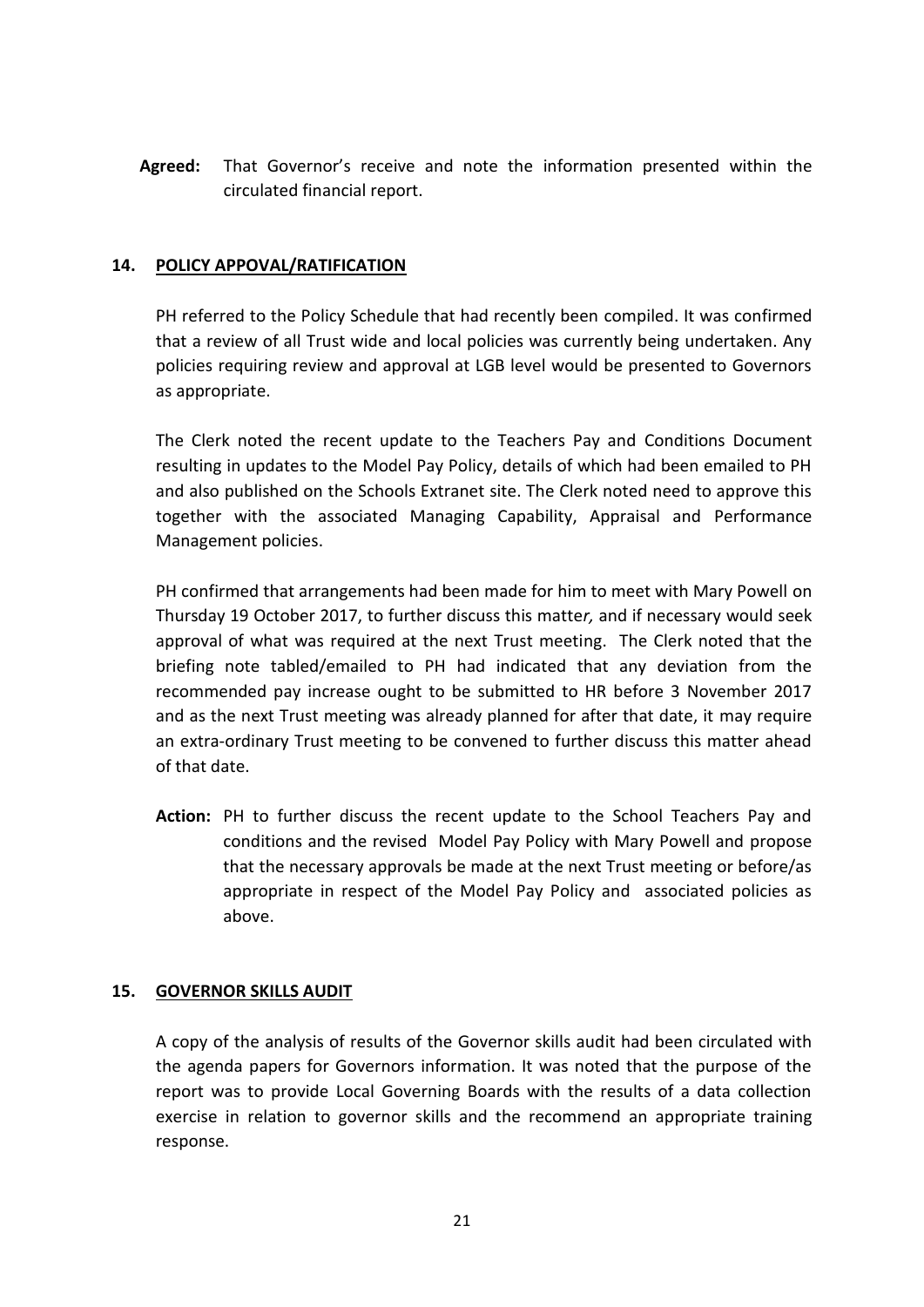DS noted that he had received responses from a number of Governors across all academies, but not all Governors and had collated the results received into a report for each individual LGB.

The report outlined:

- the information received from Governors who had completed the audit
- An analysis of the information, highlighting areas where Governors may wish to strengthen their Governor Knowledge
- Training opportunities available to Governors

DS tabled a revised colour coded and anonymised analysis report, giving an average score for the areas listed under the following key areas required for effective Governance:

- Essential requirements for all Governors
- Understanding of/Experience of Governance
- Vision and Strategic Planning
- Holding the Head to account
- Financial Oversight
- Knowing your school and Community

It was noted that:

- Scores of 4-5 were colour coded in green and deemed as acceptable
- Scores of 3-4 were colour coded in amber training needing some attention in this area
- Scores below 3 were colour coded in red highlighting concerns and suggesting that there were specific training needs in this area

Governors were informed that not all Governors were required to have skills in every area and that it was more than acceptable to have a cross section of skills and abilities. It was felt that the 'ambers' were reflective of previous experience and proposed that Governors adopt a self-selection approach to training that best met their needs or requirements

It was recommended that Governors note the information received and agree an appropriate Governor training programme by booking onto the relevant courses via the Governor Exchange site or by contacting Marie Foley, Governor training officer for any further information on course provision.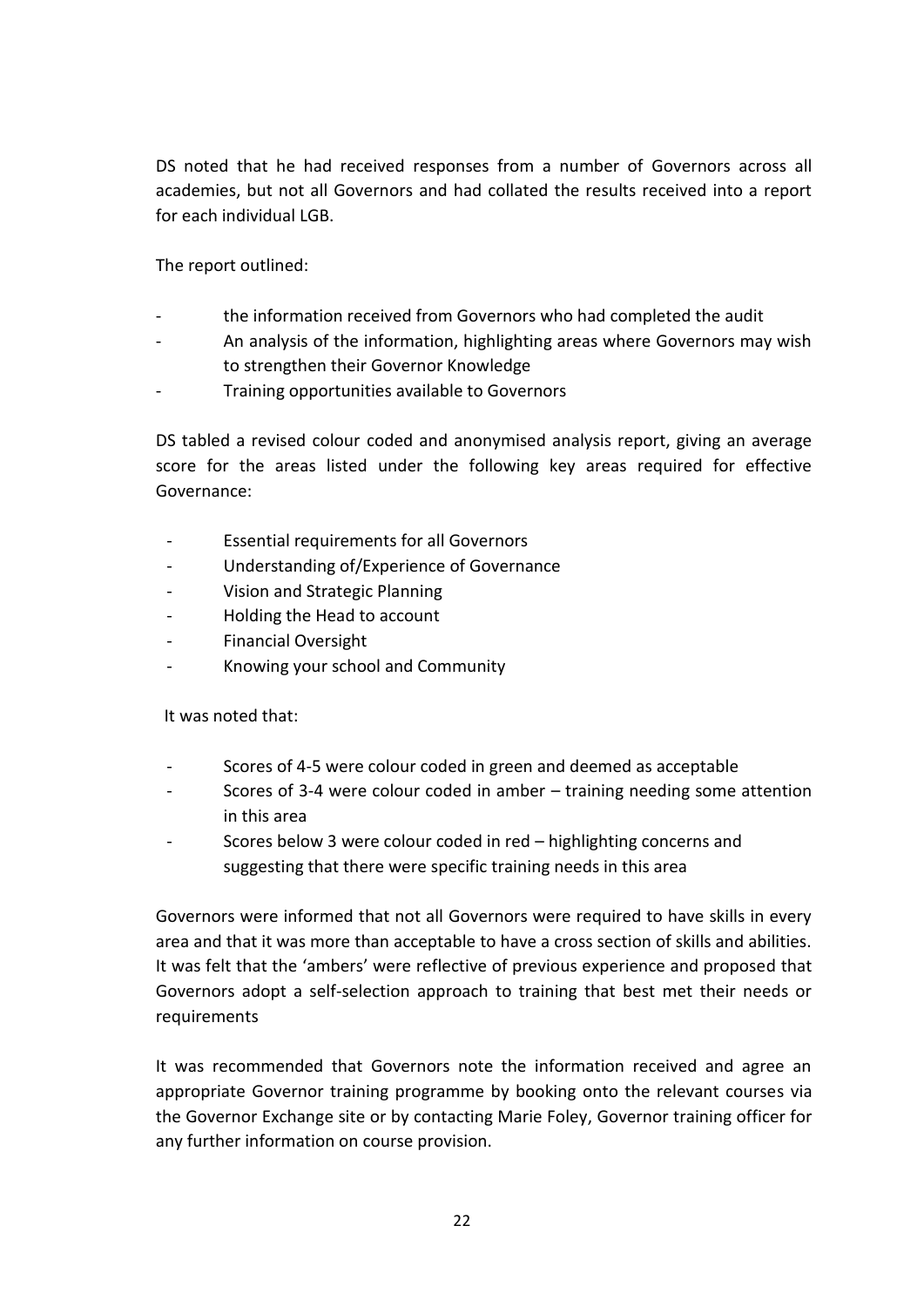It was noted that this audit report was a working document and that it would be updated as new Governors were appointed and skills achieved from any training completed.

DS referred to Buildings/Premises and Facilities Management training. It was noted that this was a weakness across all Academies within BIT and that the circulated programme did not cover this. However, a bespoke package could be arranged via Governor Services for training to be presented to each LGB as they were unique in their own right. This was agreed.

PH referred back to item 8, Membership and the discussion held in respect of the skills to be considered when appointing to the current vacancy of Co-opted Governor and asked if the audit had highlighted any specific requirement.

DS confirmed that as he had not received a completed audit from all Governors on the Medical Academy, including the newly appointed Governor and once all details had been inputted the outcome could be vastly different than it was at present. It was suggested that the exercise be repeated and the outcome of any gaps in skills would hopefully be highlighted.

## **Action:**

- i) Skills audit update to be and agenda item for the Spring term 2018 meeting.
- ii) DS to re- circulate the skills audit questionnaire to all Governors (including the newly appointed Governors) for completion and return to DS at the earliest opportunity.
- iii) That all Governors review the skills audit analysis report to determine the relevant training courses to upskill/ their needs.
- iv) That all governors review the Governance Training Guide and book on the courses required.
- v) That Governors inform DS following their completion of a course to enable a log to be kept, the skills audit to be updated and a report to be made at future meetings
- vi) That DS make the necessary arrangements with Governor Services bespoke training in respect of Buildings and Facilities Management to be presented to each LGB.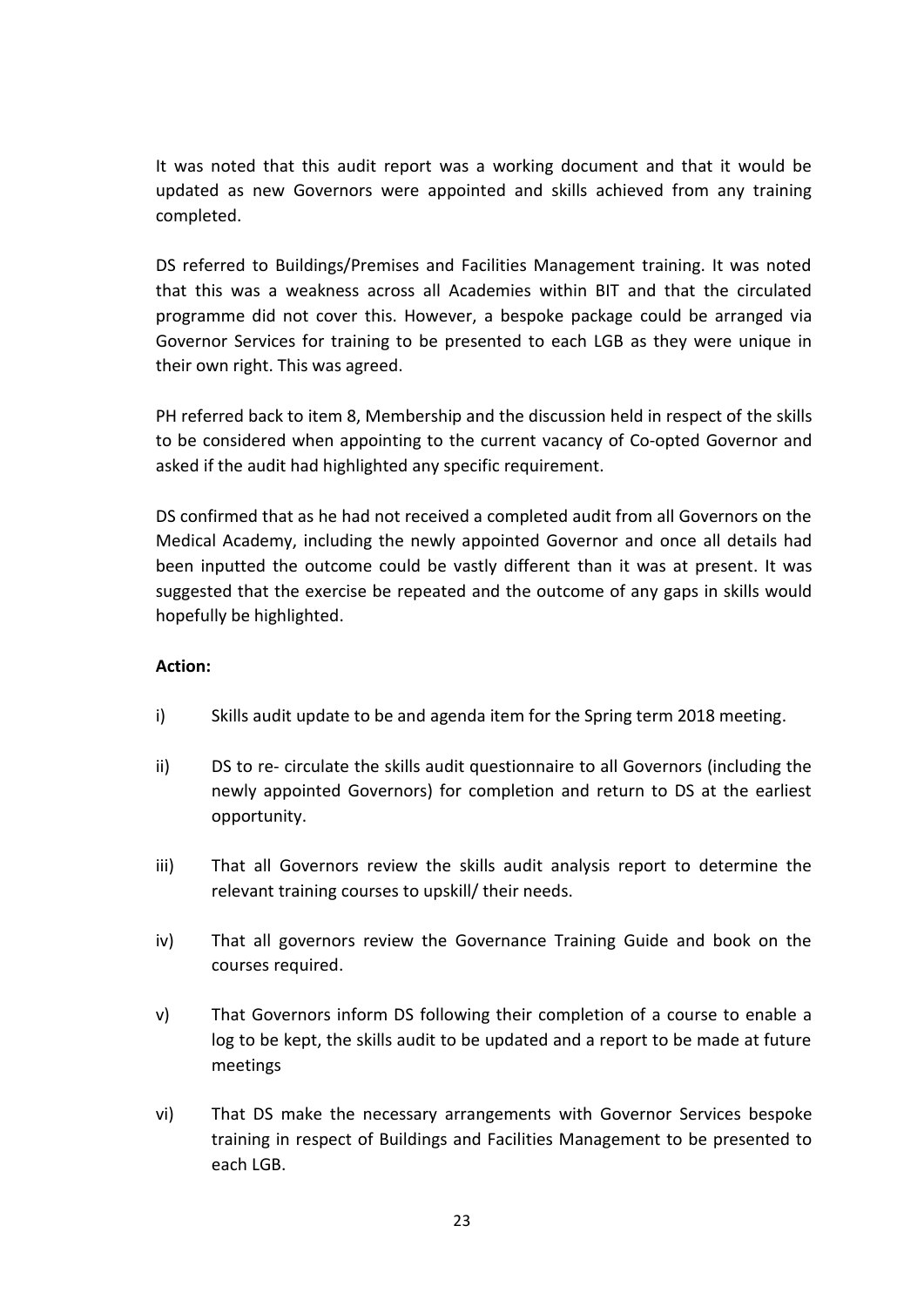## **16. GOVERNANCE SERVICES UPDATE**

A briefing note had been circulated in respect of the Governance Services autumn term 2017 updates for Governors. The report included the following key items:

## 16.1 Governance Gateway

The Clerk reported that the Governance Services Team had invested in the development of a new online service, linked to the Governor Exchange, that allowed Governing Boards and Trust Boards in the Bolton Family to operate paper free meetings.

It was explained that the Bolton Governance gateway provided a secure and modern way for Governors and Trustees to access their meeting documentation on line using an internet enabled device such as a lap to-p, tablet or mobile phone.

The service would be wholly administered through the Clerking and Support traded service and would be at no additional cost to our current SLA customers.

Further information and discussion on how this could work for BIT can be found by contacting the Governance Services Department or by emailing: governance [services@bolton.gov.uk](mailto:services@bolton.gov.uk)

The Clerk noted that PH had recently met with Mr Ashworth, Governance Services Manager whom had given a brief demonstration of the 'Gateway'. PH noted that he had been very impressed by it and would like to recommend it for use across the whole Trust.

PH referred to the Primary LGB noting that they had decided to remain with the current methods but that it was the LGB choice to consider what best met their needs.

The Clerk assured Governors that the Gateway was totally secure with all documents being uploaded in PDF format. Governors would require an electronic device to view the reports but if not all Governors had an electronic device it was suggested that the school displays the meeting documents on a white board or similar. PH noted that there was a white board facility available.

Governors discussed the information presented and

**Agreed:** To commence operating paper free meetings, accessing all documents via the Gateway with effect from the Spring Term 2018 meeting.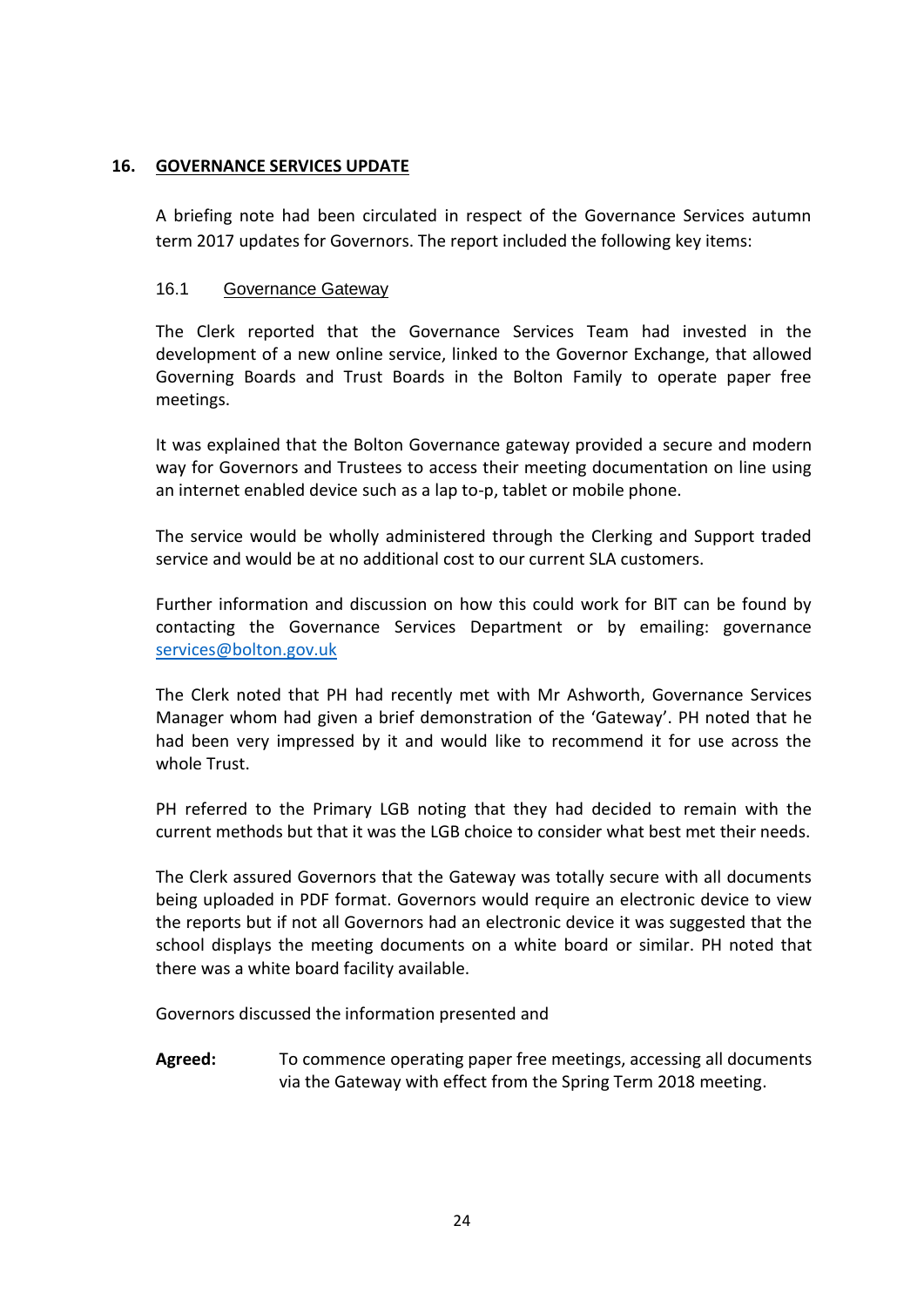## 16.2 Governance Surgeries

As part of the development of services for governance in Bolton, the Clerk reported that the Governor Services Team has identified an additional means of support in order to advise and support governors, trustees and school leaders. The aim was to introduce a number of 'Governance Surgeries' drop in sessions, available for individuals or groups of governors and trustees to attend in order to receive advice and guidance on either general issues or very specific issues pertaining to their own board or school.

Depending on the area of expertise requested, the service would allocate an appropriate Governor Services Team Lead or Manager for the session.

The surgeries would be held on the last Friday of every calendar month at Bolton Science and Technology College, Minerva Road, Farnworth, BL4 0HA, during term time and office hours, however, an out of hours session could be held by special arrangement. The service would be free of charge to those schools that purchase the Clerking and Support Service Level Agreement.

The Surgeries aimed to offer a further dimension for Governors Services to develop a support network for governors and trustees within the Bolton Family and general topics would inform other sessions run by the service, for example, Chairs Briefing, Primary Partnership, Cluster Groups or Governor training sessions. Confidentiality of discussion would be maintained as per usual practices.

## 16.3 Governor Services Twitter Account

The Clerk reported that from September 2016 the Governor Services team had introduced a new form of electronic communication via a Twitter social media account.

It was proposed that news; both national and local, information on events and general governance updates would be made available via Twitter. If governors and trustees choose to use this this micro blogging service they would be able to access relevant real time information.

There would be a live twitter feed displayed on the home-page of the Governor Exchange website and users of Twitter could search for the Governor Services Twitter handle at @boltongovserv.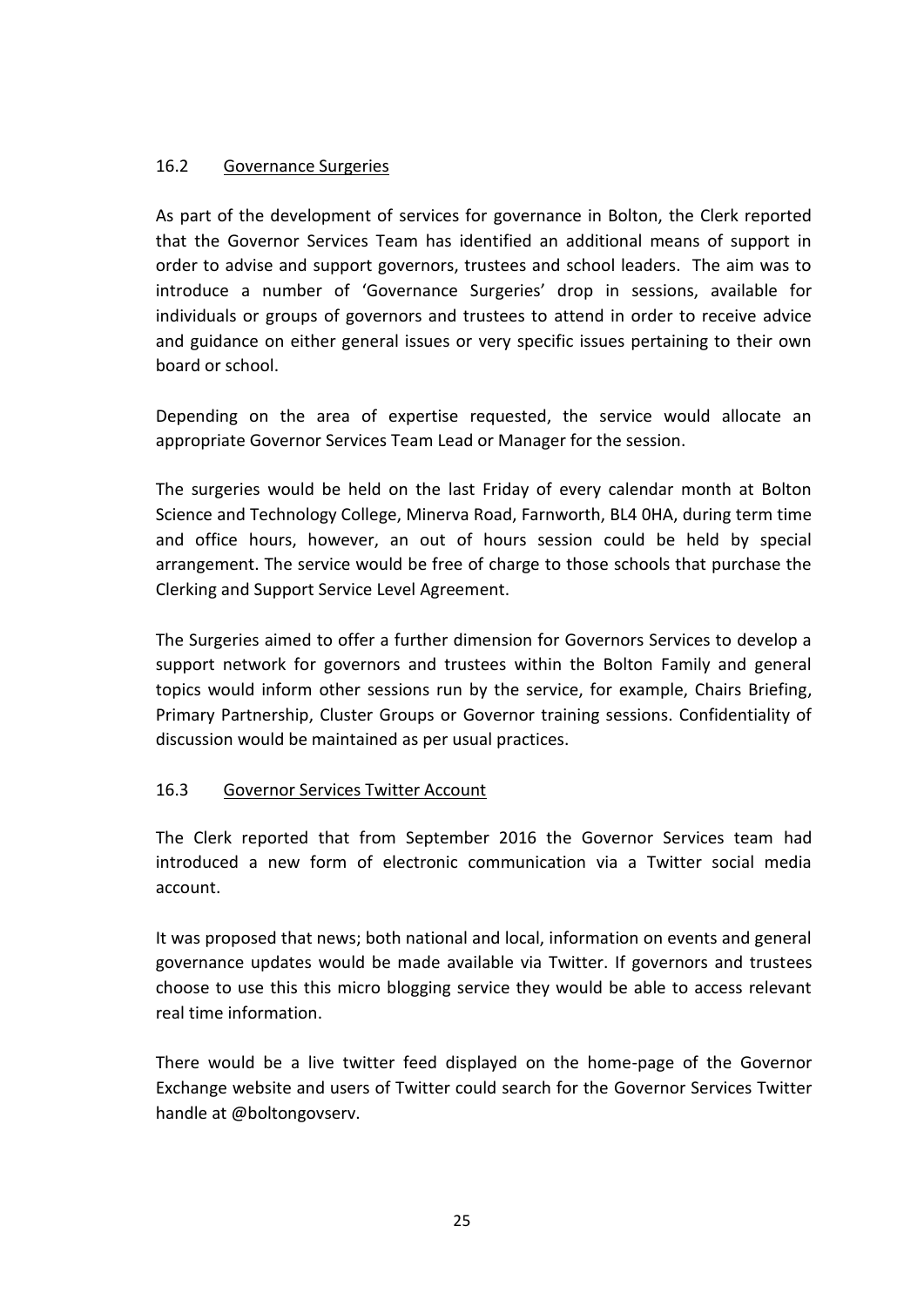### **17. EXCLUSION FROM MAINTIANED SCHOOLS ACADEMIES AND PRU'S**

Governors were informed that the legislation governing the exclusion process remained unchanged following consultation. The statutory guidance however had been updated in a very few areas, in particular, in order to provide greater confidence to head teachers on their use of the exclusion process and to provide greater clarity to independent review panels and governing boards when considering the decision to exclude.

- **Agreed:** Head teachers and principals to note the revised guidance and to have regard to this when considering fixed-term and permanent exclusions of pupils or students
- **Action**: To note that further guidance around the exclusion process could be obtained via the Local Authority Behaviour Support Team.

### **18. DATES OF NEXT LOCAL GOVERNING BOARD MEETINGS**

The Clerk reported that meeting dates for the 2017/18 academic year had been circulated to all Governors but it had been reported that some Governors were not available on Mondays and therefore a review of the meeting dates for the remainder of the academic year was required.

- **Agreed:** That the meeting dates for the remainder of the 2017/18 academic year be as follows:
	- **Spring Term:** Thursday 15 February 2018 at 4pm

**Summer Term:** Thursday 10 May 2018 at 4pm

**Both meetings would be held at the Forwards Centre, Roscow Fold site.**

### **19. CONSENT TO ABSENCE**

**Agreed:** Governors consented to the absence of Lauren Beanland and Alison Bottomley.

#### **20. ANY OTHER URGENT BUSINESS**

The following item of 'Any Other Business' was reported by PH.